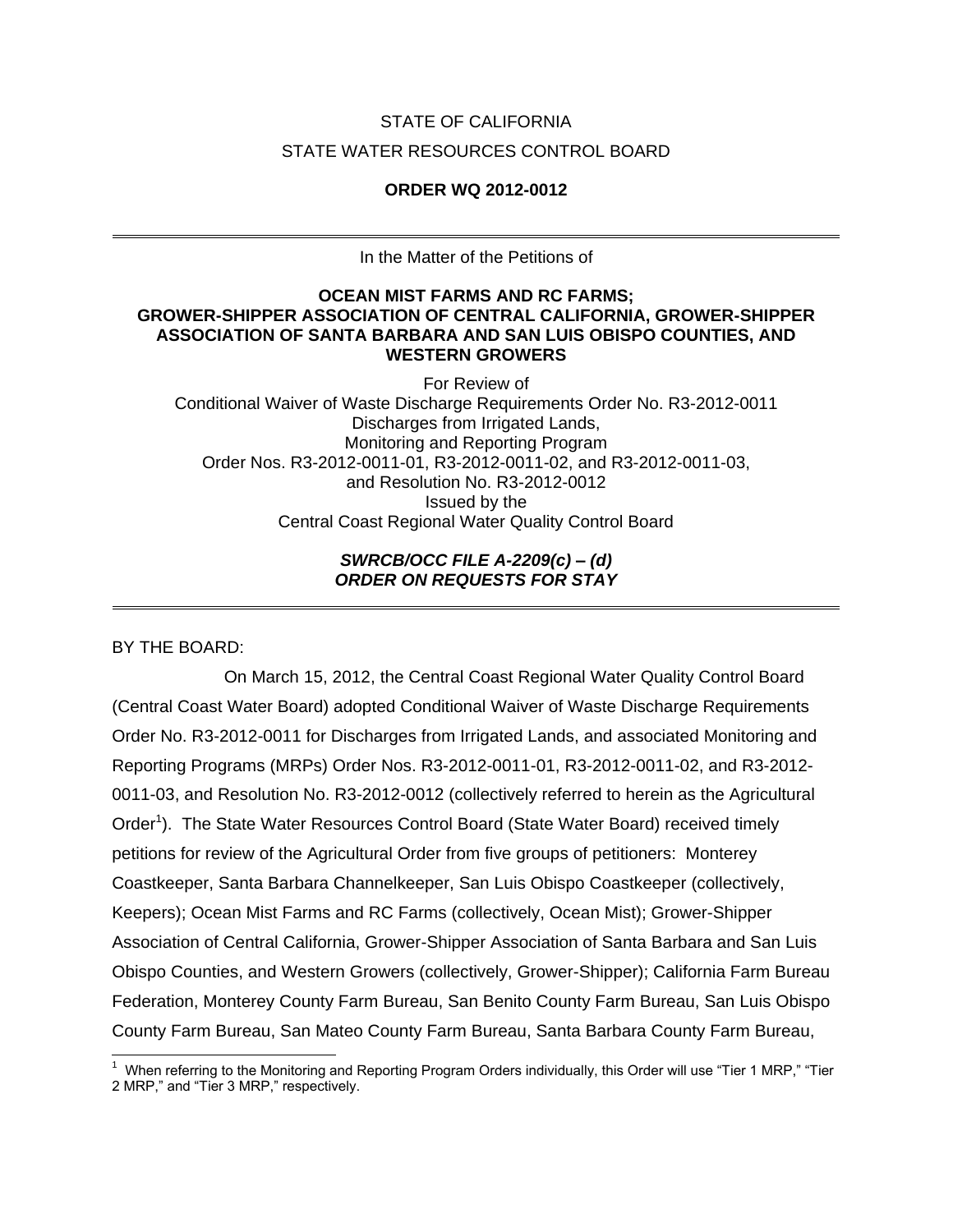Santa Clara County Farm Bureau, and Santa Cruz County Farm Bureau (collectively, Farm Bureau); and Jensen Family Farms, Inc., and William Elliott (collectively, Jensen).

Ocean Mist and Grower-Shipper submitted complete requests that the State Water Board stay certain provisions of the Agricultural Order pending our resolution of the petitions for review on the merits.<sup>2</sup> On August 30, 2012, we conducted an evidentiary hearing to consider the requests for stay. The parties to the hearing included the Central Coast Regional Board, all five of the petitioners, and Environmental Defense Center, the only non-petitioner that sought party status for the hearing, and evidence submitted by all parties was considered in the Board's decision. For ease of reference in our discussion, we refer generally to Ocean Mist, Grower-Shipper, Farm Bureau, and Jensen as "the Agricultural Petitioners."

This Order addresses only the requests for stay submitted by Ocean Mist and Grower-Shipper. For the reasons set forth below, we grant the requests in part and deny the remainder of the stay requests.

#### **I. BACKGROUND**

The Central Coast Region has approximately 435,000 acres of irrigated land. The Agricultural Order, adopted pursuant to Water Code section 13269, regulates the discharge of irrigation return flows and storm water from irrigated lands in the region and supersedes a conditional waiver of waste discharge requirements in effect since 2004 (2004 Agricultural Order). $3$  The provisions of the Agricultural Order address discharges to both surface water and groundwater.

The Agricultural Order defines three tiers of agricultural dischargers based on the risk of water quality impacts. A number of criteria are considered in determining the appropriate tier for a discharger. These include the distance of the discharger's farm to a surface waterbody listed as impaired by toxicity, pesticides, nutrients, turbidity, or sediment; whether the discharger applies chlorpyrifos or diazinon; and whether the discharger grows crop types with high potential to discharge nitrogen to groundwater. The Agricultural Order categorizes dischargers that pose the highest threat to water quality as Tier 3 dischargers, and such dischargers face more

 2 Farm Bureau submitted a statement that it supported the stay request submitted by Grower-Shipper. Jensen requested a stay, but failed to support the request with any declarations, and as a result Jensen's stay request does not meet the minimum standards set by State Water Board regulations, as discussed in Section II of this Order, *infra*.

 $3$  While the 2004 Agricultural Order expired in 2009, the Central Coast Water Board or its Executive Officer administratively extended it several times.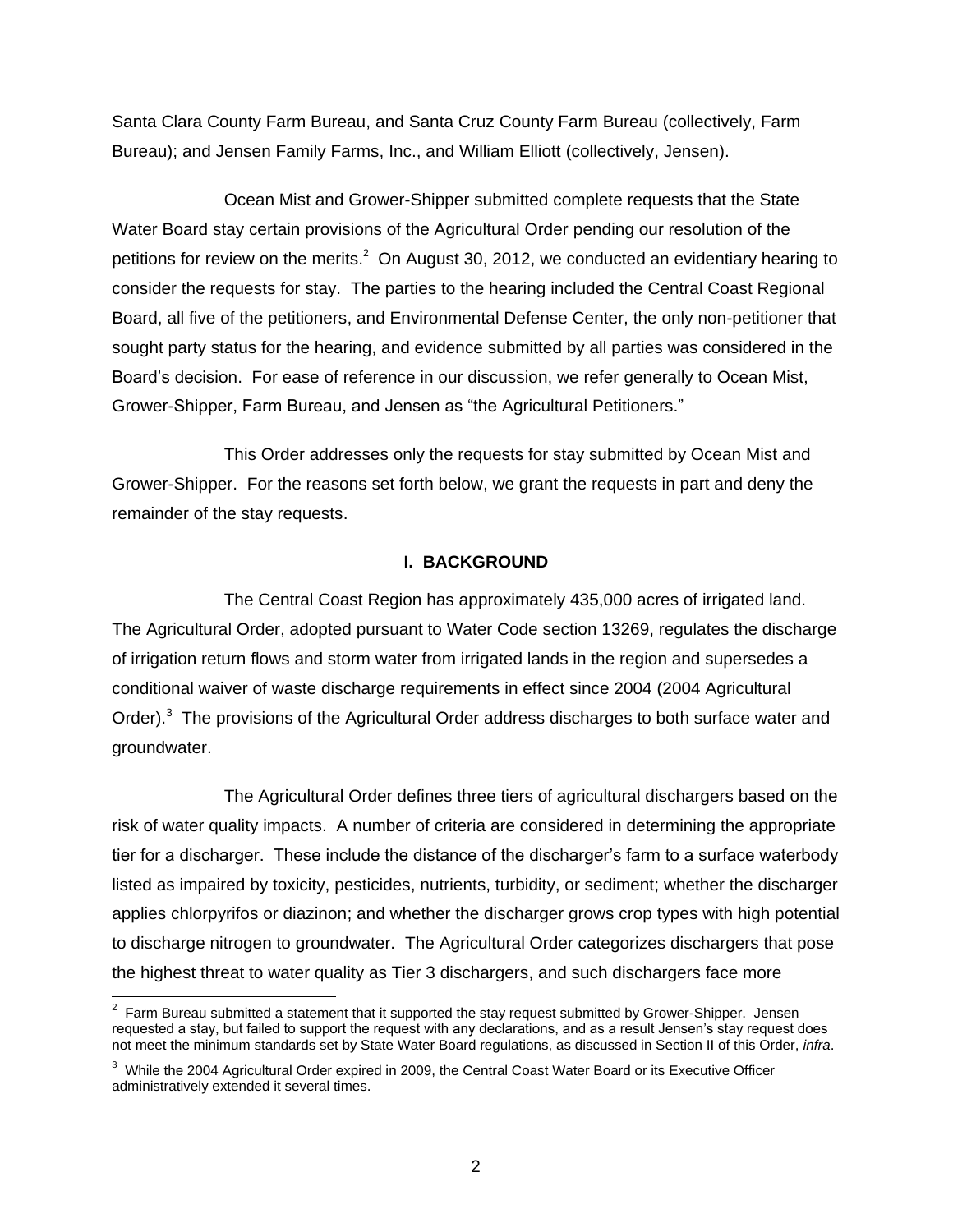requirements, including additional monitoring requirements, compared to dischargers posing a lower threat to water quality in Tiers 1 and 2. The Central Coast Water Board testified that only 110 of the 3,680 dischargers that had submitted Notices of Intent for coverage under the Agricultural Order as of August 2012 are currently categorized as Tier 3 dischargers.

The Central Coast Water Board staggered compliance deadlines for various provisions of the Agricultural Order over the 5-year term of the Agricultural Order. Several provisions that Ocean Mist and Grower-Shipper requested be stayed, including installation of backflow prevention devices, reporting of methods and results for practice effectiveness verification, calculation of the nitrate loading risk, photo documentation of existing conditions of any impaired adjacent streams or wetlands, and submission of annual compliance information for Tier 2 and 3 dischargers, are due on October 1, 2012. Several other provisions of the Agricultural Order, including groundwater monitoring and reporting requirements, determination of typical nitrogen uptake for crop types, and initiation of individual surface water monitoring by Tier 3 dischargers, are due by October 1, 2013. Still other provisions, including the requirement to manage, construct, and maintain containment structures to avoid percolation of waste to groundwater and to maintain riparian vegetative covers and riparian areas, are not qualified by any time schedule. In addition, the Agricultural Order requires the dischargers to comply with applicable TMDLs and to comply with all water quality standards and applicable water quality control plans.

#### **II. LEGAL STANDARD FOR STAY REQUESTS**

Our regulations recognize the extraordinary nature of a stay remedy and place a heavy burden on any person requesting a stay of a regional water quality control board action.<sup>4</sup> California Code of Regulations, title 23, section 2053, subdivision (a),<sup>5</sup> provides that a stay shall be granted when petitioners allege facts and produce proof of **all** the following three elements:

(1) substantial harm to petitioner or to the public interest if a stay is not granted,

(2) a lack of substantial harm to other interested persons and to the public interest if a stay is granted, and

(3) substantial questions of fact or law regarding the disputed action.

 4 State Water Board Order WQ 97-05 (*Ventura County Citizens*), p.4.

 $5$  All future regulatory references herein are to California Code of Regulations, title 23, section 2053, unless otherwise noted.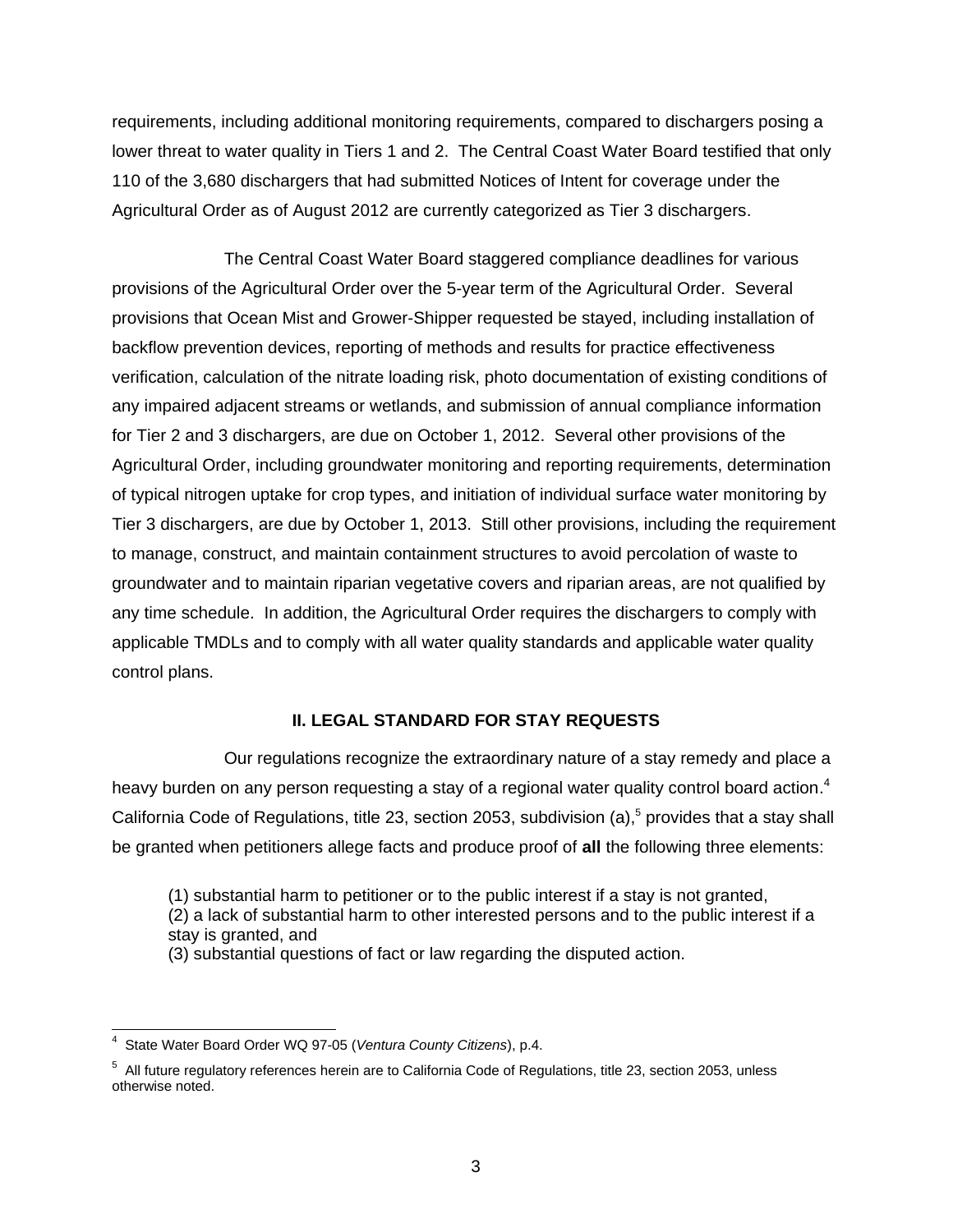Failure to allege facts and produce proof of **each** of the foregoing elements will result in a denial of the stay request. The regulations specifically require that a request for stay "shall be supported by a declaration under penalty of perjury of a person or persons having knowledge of the facts alleged."<sup>6</sup> In addition to considering requests for stays, however, the State Water Board may, upon its own motion, stay the effect of a regional board action.<sup>7</sup>

The issue of whether a stay is appropriate must be judged in the temporal sense – a petitioner must prove there will be substantial harm if a stay is not granted for the period of time while the petitions for review are pending resolution by the State Water Board on the merits.<sup>8</sup> The issue before us is not whether the Agricultural Petitioners might eventually prevail on the merits of their claims or whether they will suffer harm over the term of the Agricultural Order, but the narrower issue of whether the Agricultural Petitioners have carried their burden of proving all three elements during the period of time while the State Water Board is reviewing the petitions on the merits. $^9$ 

In the last decade, we have issued a handful of decisions granting or denying a stay. Stay determinations are very fact-specific, and most decisions are designated as nonprecedential.<sup>10</sup> Therefore the analysis in one decision may have limited applicability to the analysis of another. One position from a non-precedential decision that has nevertheless been repeated in a few of our decisions is that the State Water Board "will not grant a stay merely because the party requesting it must incur some expense, even a substantial one."<sup>11</sup> We take this opportunity to disapprove that statement. A substantial cost alone may meet the first prong of a stay determination if the requesting party shows that it constitutes substantial harm. Such a conclusion is consistent with the language of our regulations, and the purposes of extraordinary, interim relief.

<sup>&</sup>lt;u>.</u><br><sup>6</sup> § 2053, subd. (a).

 $^7$  *Id.* at subd. (c).

<sup>&</sup>lt;sup>8</sup> Petitioners projected that the petitions for review may be pending before the State Water Board through December 2013. Due to the extremely important nature of the Agricultural Order, however, the State Water Board will give these petitions for review a high priority. The State Water Board expects that it will resolve these petitions for review in less than a year.

<sup>9</sup> State Water Board Order WQ 2006-0007 (*Boeing Company*), p.4.

<sup>10</sup> Precedential decisions have included State Water Board Orders WQ 2006-0007, *supra,* and WQ 2001-09 (*Pacific Lumber Company*).

<sup>&</sup>lt;sup>11</sup> State Water Board Order WQO 2003-0010 (*County of Sacramento*) (non-precedential order), at p. 4.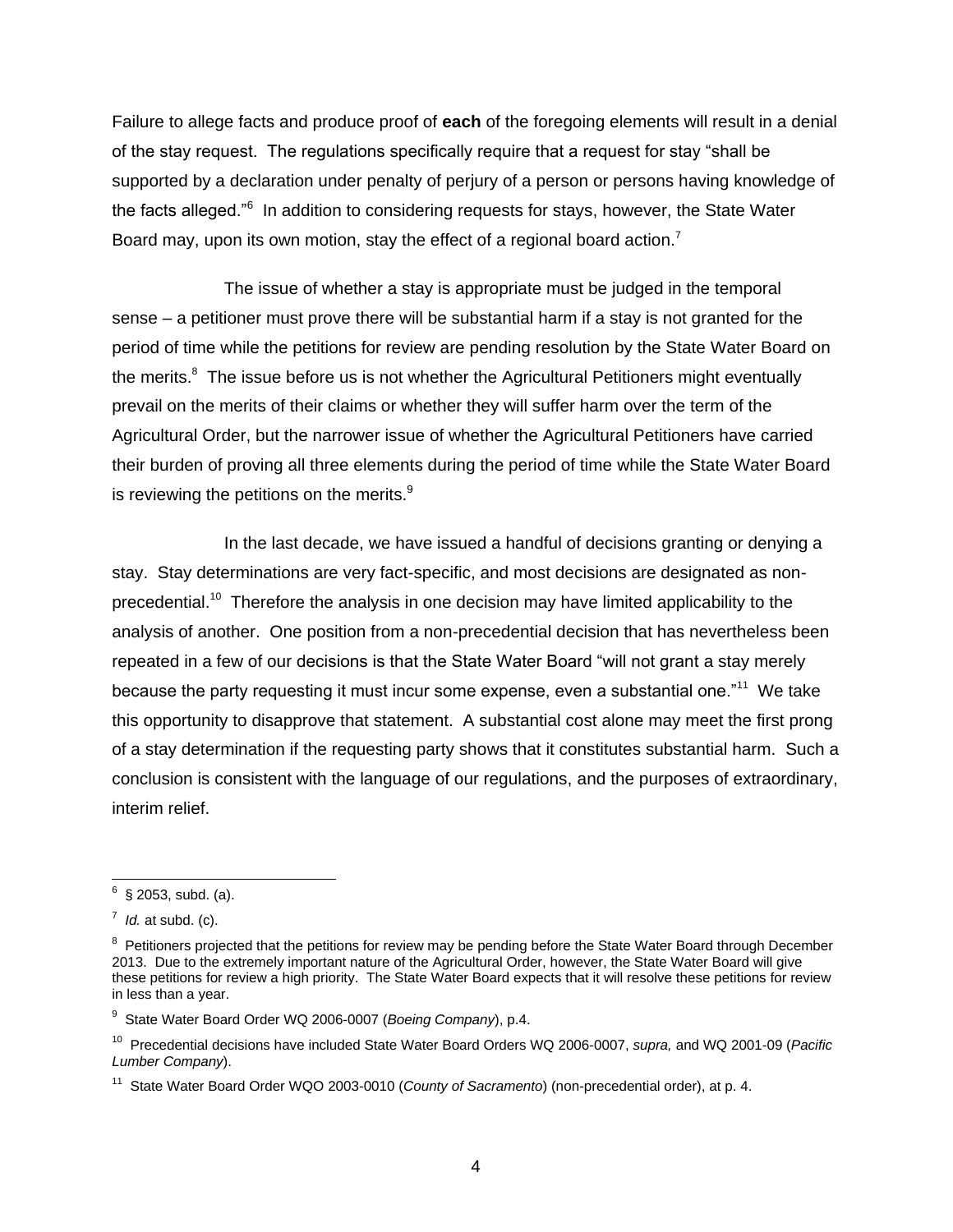Another position consistently emphasized in our decisions is the extraordinary nature of a stay.<sup>12</sup> On this point, we re-affirm our position that a stay is indeed extraordinary relief that is granted in few cases. The fact that we are staying some of the requested provisions in the Agricultural Order is in no way a departure from the our long-stated position regarding the high bar for granting a stay, but rather an acknowledgment that this case is in fact extraordinary in some respects. Most stay requests filed with the State Water Board involve a single discharger with clearly defined obligations and clear costs. Here, many of the costs are to be incurred by a whole sector of the Central Coast economy. Further, we have heard genuine confusion from the dischargers as to what they must do to comply with some of the provisions. Our review of the Agricultural Order and the testimony during the hearing finds some of the confusion is warranted. Going forward, we continue to view a stay as an extraordinary remedy and expect a party seeking a stay to fully meet its burden under all three prongs of section 2053, subdivision (a) before granting a stay.

#### **III. CONTENTIONS AND FINDINGS**

Generally, the Agricultural Petitioners argue that dischargers will suffer substantial harm if they are required to comply with certain provisions of the Agricultural Order because they will incur excessive implementation costs pending State Water Board review of their petitions on the merits. These provisions include requirements for TMDL compliance; installation of backflow prevention devices; management, construction, and maintenance of containment structures to avoid percolation of waste to groundwater; maintenance of riparian vegetative cover in aquatic habitat areas and maintenance of riparian areas; reporting of practice effectiveness and compliance; groundwater monitoring, submission of an annual compliance form; determination of nitrate loading risk factors and typical crop nitrogen uptake, photo monitoring of streams and riparian and wetland habitat; and individual surface water discharge monitoring. The Agricultural Petitioners additionally argue that dischargers will suffer substantial harm because they will face immediate liability from non-compliance with the Agricultural Order's requirement that they comply with water quality standards.<sup>13</sup>

<sup>&</sup>lt;sup>12</sup> See fn. 4 of this Order.

<sup>&</sup>lt;sup>13</sup> The Agricultural Order uses the phrase "water quality standards," which generally is a federal term referring to designated uses and water quality criteria to protect designated uses for waters of the United States. (40 C.F.R. § 131.3.) Throughout this order, we use the phrase as the Central Coast Water Board did, recognizing that it encompasses not only federal water quality standards, but also beneficial uses and water quality objectives for waters of the state, and further recognizing that the Agricultural Order does not serve as a federal authorization to discharge under the Clean Water Act (33 U.S.C. § 1251).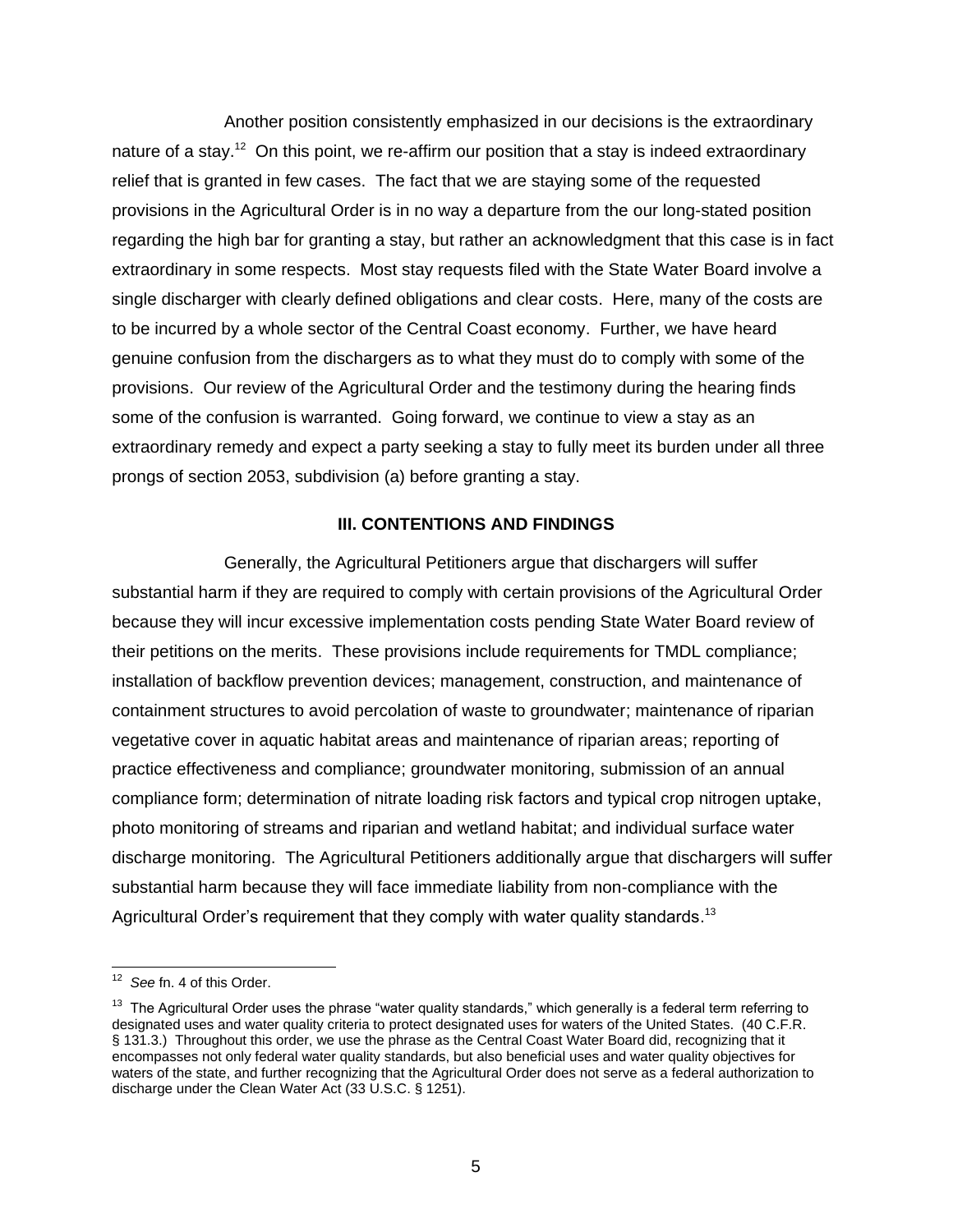In addition, the State Water Board received numerous non-evidentiary submissions and heard policy statements from agricultural groups and dischargers, as well as from their representatives in the California legislature, pointing to hardship complying with Agricultural Order provisions. Among other issues, the submissions relate that the Agricultural Order is difficult to decipher and additional time is needed to clarify requirements and develop tools and templates for compliance; compliance with many of the Agricultural Order provisions will require dischargers to hire additional employees or consultants, leading to significant expense; and dischargers are having difficulty finding appropriate consultants to help comply with the requirements of the Agricultural Order.<sup>14</sup>

There is significant disagreement between the Agricultural Petitioners and the Central Coast Water Board as to the economic cost of compliance with the terms of the Agricultural Order during the time period the petitions may be pending before the State Water Board. We held an evidentiary hearing on August 30, 2012, in order to elicit additional evidence and testimony from the parties. We specifically requested that the parties submit evidence to support and verify their proffered cost estimates – provision by provision. After consideration of the parties' submissions and testimony presented, we make the following findings regarding each of the provisions of the Agricultural Order that Ocean Mist or Grower-Shipper, or both, requested be stayed.

#### **A. Water Quality Standards Compliance (Agricultural Order Provisions 22 & 23)**

The Agricultural Petitioners argue that provisions 22 and 23 of the Agricultural Order expose dischargers to immediate liability due to non-compliance.<sup>15</sup> In its responses to the requests for stay, and in testimony at the August 30, 2012, hearing on the stay requests, the Central Coast Water Board explained that discharges from agricultural lands cause wide-spread

 14 Submissions received in response to June 26, 2012, letter from Chief Counsel Michael Lauffer, providing parties and interested persons an opportunity to respond to the requests for stay; written policy statements received in response to the August 21, 2012, Revised Notice of Public Hearing on Stay Request, and policy statements delivered at the August 30, 2012, hearing.

<sup>&</sup>lt;sup>15</sup> Agricultural Order provisions 22 and 23 read as follows:

<sup>22.</sup> Dischargers must comply with applicable water quality standards, as defined in Attachment A, protect the beneficial uses of waters of the state and prevent nuisance as defined in Water Code section 13050.

<sup>23.</sup> Dischargers must comply with applicable provisions of the Central Coast Region Water Quality Control Plan (Basin Plan) and all other applicable water quality control plans as identified in Attachment A.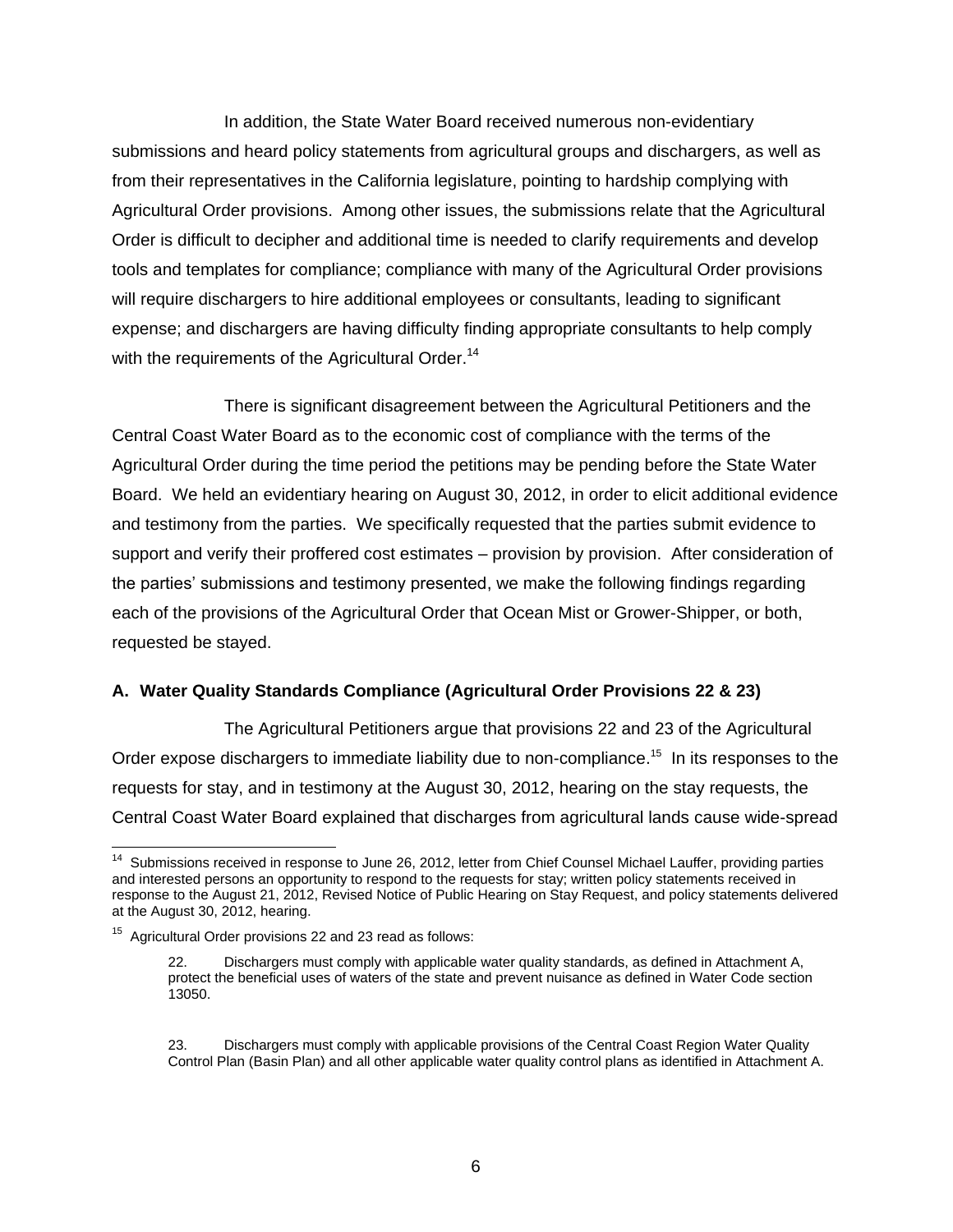exceedances of water quality standards. To address those exceedances, the Central Coast Water Board expects compliance with provisions 22 and 23 to be achieved by dischargers over a number of years, not immediately.<sup>16</sup> It did not, however, include an explicit compliance schedule for these provisions in the Agricultural Order.

Because provisions 22 and 23 are not qualified by any compliance schedule, the Agricultural Petitioners argue that the Agricultural Order requires immediate compliance with water quality standards and will inevitably leave the dischargers vulnerable to enforcement action and civil liability. The Agricultural Petitioners also point to the groundwater and individual surface water monitoring requirements of the Agricultural Order<sup>17</sup> to argue that the required data may be used by the Central Coast Water Board to establish violations of water quality standards.

On these points, the Agricultural Petitioners do not meet the high bar set by section 2053, subdivision (a) for establishing substantial harm. While the Agricultural Petitioners are correct that the Agricultural Order contains no explicit compliance schedule for meeting water quality standards,<sup>18</sup> the Central Coast Water Board has made it sufficiently clear in the Agricultural Order that it will not take enforcement action against a discharger that is implementing and improving management practices to address discharges impacting water quality.<sup>19</sup> For example, provision 12 of the Agricultural Order states that "[d]ischargers who are subject to this Order shall implement management practices, as necessary, to improve and protect water quality and to achieve compliance with applicable water quality standards." Finding 10 of the Agricultural Order clarifies this statement further:<sup>20</sup>

This Order requires compliance with water quality standards. . . . Consistent with the Water Board's Policy for Implementation and Enforcement of the Nonpoint

 16 *See* Agricultural Order, finding 10 and provision 12, and Attachment A, finding 2; Schroeter Testimony (Aug. 30, 2012); Thomas Testimony (Aug. 30, 2012).

 $17$  Tier 1 MRP, Part 2; Tier 2 MRP, Part 2; Tier 3 MRP, Parts, 2 and 5. The groundwater monitoring data and the individual surface water data must be reported by October 1, 2013 and March 15, 2014, respectively.

<sup>&</sup>lt;sup>18</sup> Table 4 at page 38 of the Agricultural Order sets "milestones" for compliance. The Table sets out that "measurable progress towards water quality standards in waters of the State or the United States" should be ongoing, but that water quality standards are expected to be met in waters of the state or the United States by October 1, 2016.

<sup>&</sup>lt;sup>19</sup> Because the Agricultural Order is not a National Pollutant Discharge Elimination System (NPDES) permit issued under the federal Clean Water Act (33 U.S.C. § 1251 et seq.), dischargers are generally not subject to third-party lawsuits. Accordingly, only the Central Coast Water Board or the State Water Board may enforce the terms of the Agricultural Order and assess liability for violations of the Agricultural Order.

<sup>20</sup> *See also*, Agricultural Order, Attachment A, finding 2.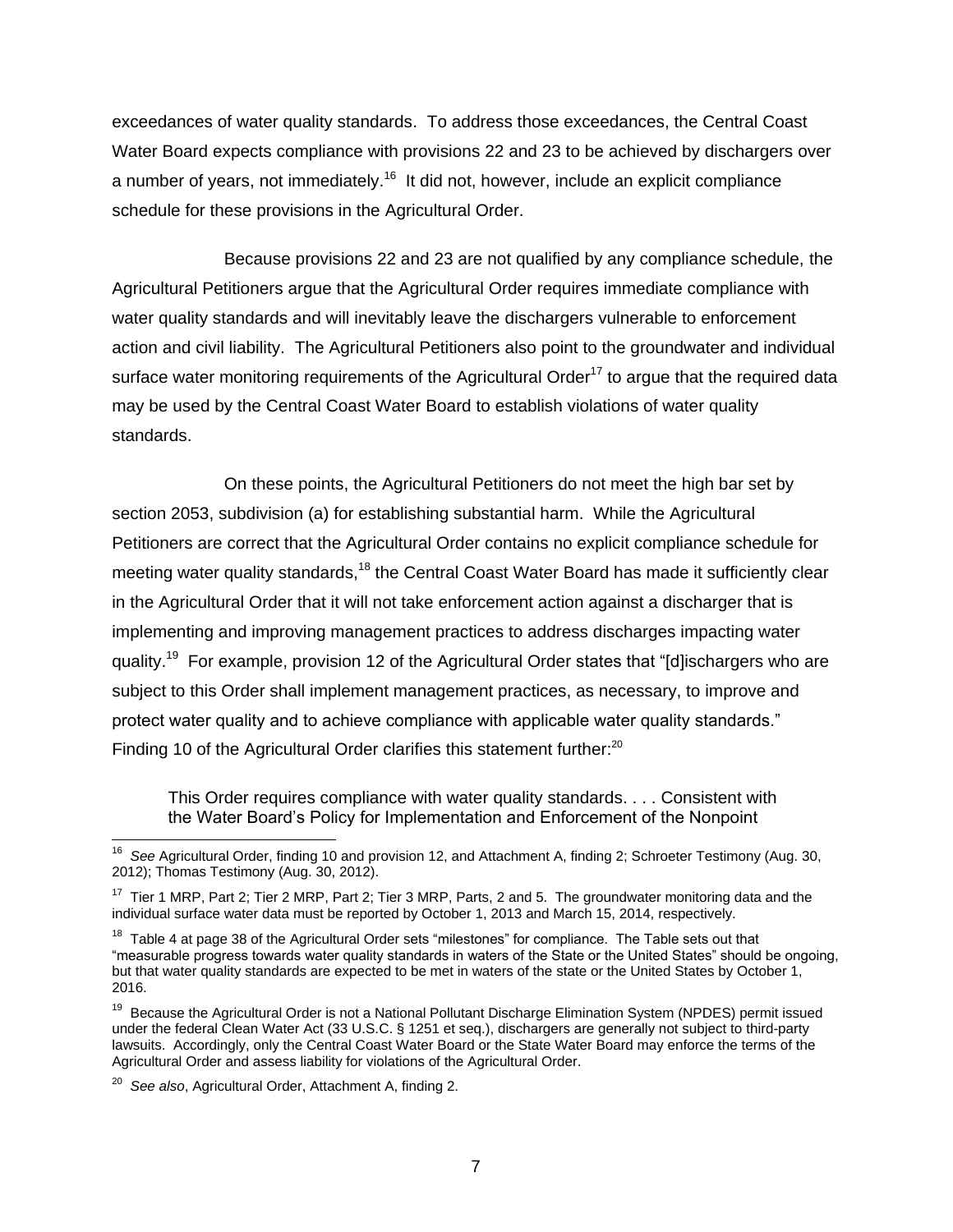Source Pollution Control Program (NPS Policy, 2004), dischargers comply by implementing and improving management practices and complying with other conditions, including monitoring and reporting requirements. This Order requires the discharger to address impacts to water quality by evaluating the effectiveness of management practices . . . and taking action to reduce discharges. If the discharger fails to address impacts to water quality by taking the actions required by this Order, including evaluating the effectiveness of their management practices and improving as needed, the discharger may then be subject to progressive enforcement and possible monetary liability.

In State Water Board Order WQ 2006-0007 (*Boeing Company*), we rejected the possibility of enforcement actions as a basis for the requested stay. We expressed concern with the possibility of enforcement actions as the basis of a stay in general, and further stated that, under the facts of that particular case, a stay could not be justified, even though the regional water quality control board had already issued notices of violation. "In this case, in any event, the State Water Board finds that the possibility, or even probability, of enforcement actions does not justify a stay because it is very unlikely that these [enforcement] actions would be concluded during the time a stay would remain in place."<sup>21</sup> Given the statements in the findings of the Agricultural Order, as well as the Central Coast Regional Board's oral and written testimony regarding compliance with water quality standards through implementation and improvement of management practices, it is extremely unlikely that the dischargers will be subject to enforcement actions predicated on provisions 22 and 23 while the petitions are pending before State Water Board.

In addition, provisions 22 and 23 of the Agricultural Order are substantially the same as provisions contained in the Central Coast Water Board's 2004 Agricultural Order. The 2004 Agricultural Order, too, prohibited dischargers from causing or contributing to conditions of pollution or nuisance in violation of Water Code section 13050, and exceedances of any numeric or narrative water quality standards. It also required dischargers to comply with all applicable water quality control plans.<sup>22</sup> As a result, dischargers should have been making progress towards complying with water quality standards' provisions since 2004. Arguing that substantial harm exists now – eight years after initial adoption of the provisions – does not support the extraordinary, interim remedy of a stay. Nor would it maintain the status quo, as a

 21 State Water Board Order WQ 2006-0007 (*Boeing Company*), at p. 10.

<sup>&</sup>lt;sup>22</sup> 2004 Agricultural Order, Part II, D.1-3.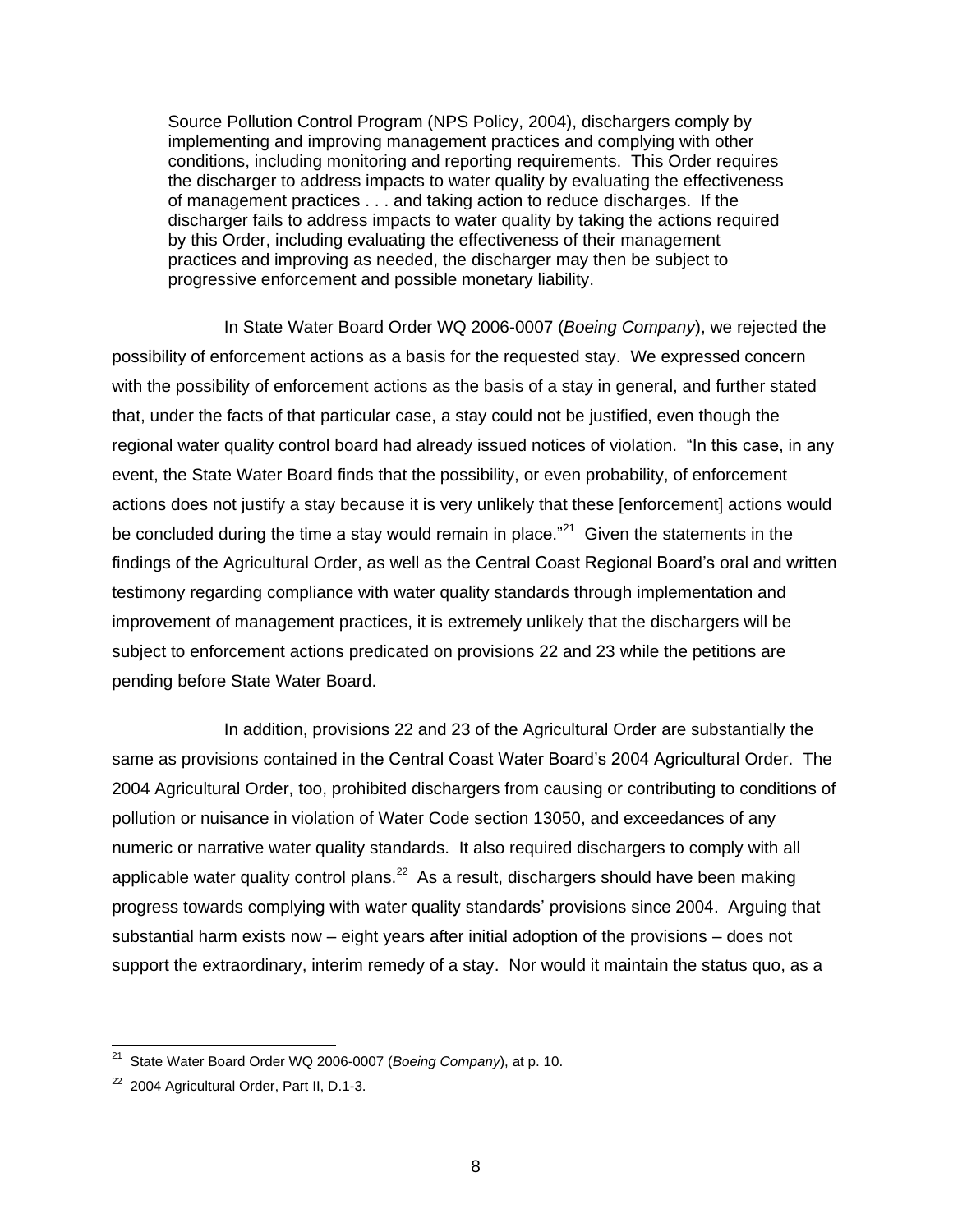stay is designed to do. Instead, Agricultural Petitioners are effectively requesting that the stay roll back the clock to prior to 2004.

Furthermore, the fact that the Central Coast Water Board has maintained substantially the same requirement regarding water quality standards for eight years reveals that the Agricultural Petitioners also fail to meet the second and third prongs necessary to be granted a stay request (lack of substantial harm to others or to the public interest and substantial questions of fact and law). The public interest would be substantially harmed by dischargers failing to continue to make progress to meet water quality standards provisions that have been in place for so long. Further, since these provisions have been in place for the duration of the 2004 Agricultural Order and are now part of the 2012 Agricultural Order, there can be no genuine issue of fact or law as to the Central Coast Water Board's application of the provisions or authority to [re-]adopt these same water quality standards provisions.

In sum, we reject the claim of immediate, potential liability as a basis for granting a stay of provisions 22 and 23. The failure to satisfy any single element of our stay regulations is sufficient grounds to deny a stay. We further find that substantial harm to the public interest would occur if a stay were issued. And, no questions of fact or law (substantial or otherwise) exist here. As a result, we deny the request that these provisions be stayed.

#### **B. TMDL Compliance (Agricultural Order Provision 24)**

The Agricultural Petitioners argue substantial harm from the Agricultural Order's requirement to comply with applicable Total Maximum Daily Loads (TMDLs). We disagree.

Initially, the various TMDLs are already included as part of the Central Coast Water Board's water quality control plan. It appears that the Agricultural Order's expansive description of water quality standards and requirements to comply with plans and policies would embrace TMDLs. As a result, for the same reasons that we deny a stay of water quality standards provisions 22 and 23, we would deny a stay of provision 24.

Moreover, a discharger's implementation of the Agricultural Order will constitute compliance with certain applicable TMDLs. In other words, the TMDL provision does not lead to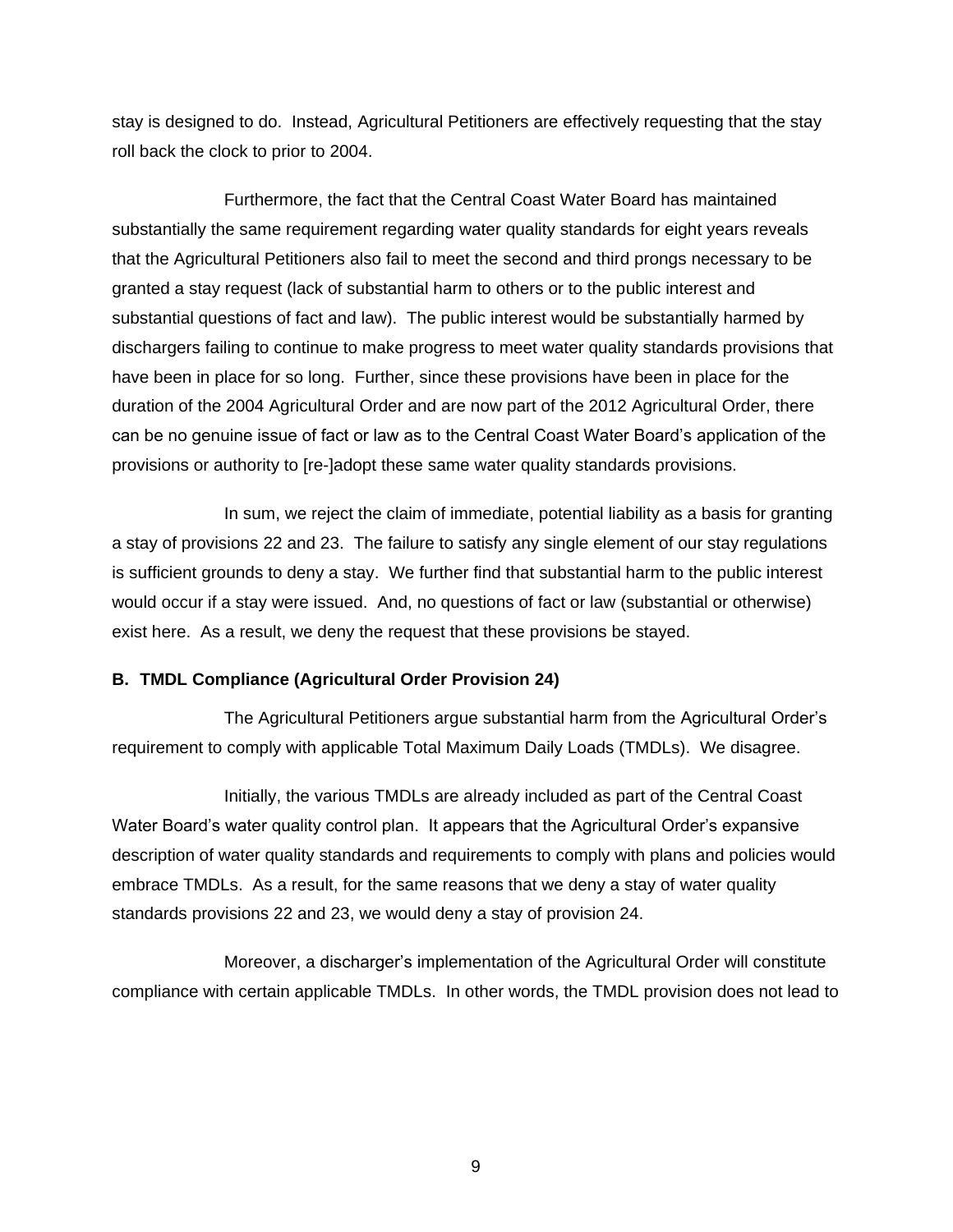any costs above and beyond what is already required by the Agricultural Order.<sup>23</sup> In addition, the Agricultural Order is simply the implementation vehicle for TMDL compliance – it does not require dischargers to do anything more than would be required of them under the applicable TMDLs. Last, as with the water quality standards provisions discussed above, this provision also carries over from the 2004 Agricultural Order.<sup>24</sup>

As a result, we find no harm to dischargers in the absence of a stay, because this provision does not create any additional obligations beyond other operative provisions of the Agricultural Order. In addition, we find substantial harm to the public interest if a stay is granted and no questions of fact or law, because a substantially similar provision has been in place since 2004. We deny the request to stay provision 24.

# **C. Backflow Prevention Devices (Agricultural Order Provision 31)**

The Agricultural Petitioners argue substantial harm from the requirement to install backflow prevention devices for any irrigation system that is used to apply fertilizers, pesticides, fumigants, or other chemicals.

Backflow prevention devices are employed to prevent fertilizers and pesticides applied through an irrigation system from flowing directly back down a groundwater well or to surface water, causing pollution. Under Department of Pesticide Regulation requirements, dischargers must already install backflow prevention devices for chemigation.<sup>25</sup> Dischargers impacted by this requirement are therefore primarily those that use irrigation systems for fertigation.

Grower-Shipper submitted declarations asserting that the requirements regarding the types of backflow prevention devices that may be required are vague and that costs may range between \$20 and thousands of dollars for the device itself, and between \$1,000 and \$3,000 to install each device.<sup>26</sup> Jensen declared that the total cost of installing backflow devices

 23 *See* Pajaro River Nitrate TMDLs and Salinas River Chlorpyrifos and Diazinon TMDLs at [http://www.waterboards.ca.gov/centralcoast/water\\_issues/programs/tmdl/303d\\_and\\_tmdl\\_projects.shtml.](http://www.waterboards.ca.gov/centralcoast/water_issues/programs/tmdl/303d_and_tmdl_projects.shtml) (Last visited September 8, 2012.)

<sup>24</sup> *See* 2004 Agricultural Order, Part II, D.6.

 $^{25}$  Cal. Code Regs., tit. 3, § 6610.

<sup>26</sup> Zelinski Decl. (Aug. 25, 2012), ¶¶ 4-10; Campbell Decl. (Aug. 24, 2012), ¶ 7; Mercer Decl. (Aug. 25, 2012), ¶ 6; Zelinski, Campbell, and Mercer Testimony (Aug. 30, 2012).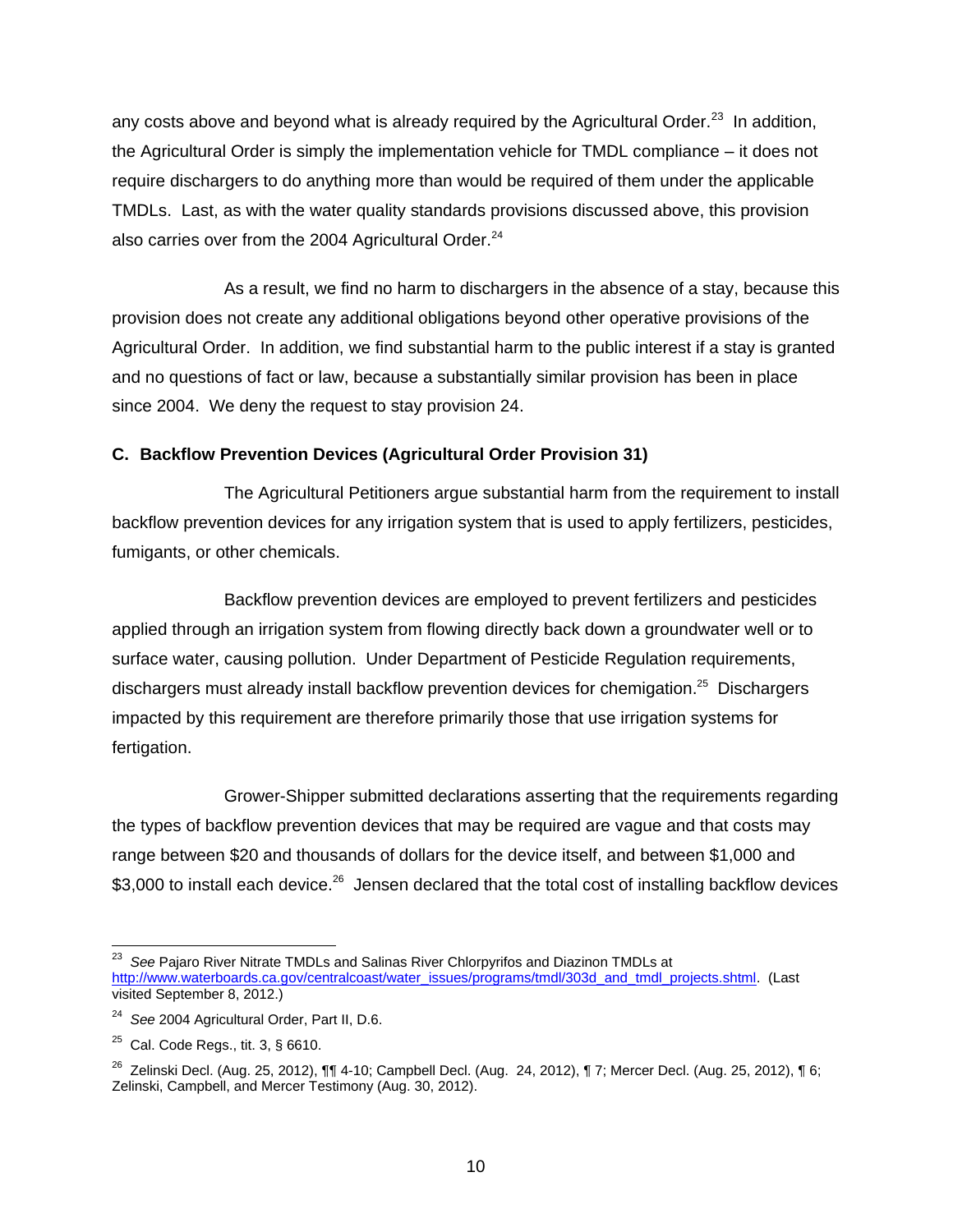on its six ranches were expected to be approximately \$20,400.<sup>27</sup> By contrast, the Central Coast Water Board estimated the cost to install backflow devices at the high end to be \$435 per farm as a one-time cost, including the cost of the device and installation.<sup>28</sup>

We recognize that there are variable costs associated with the installation of backflow devices, but decline to decide if those costs rise to the level of substantial harm to the dischargers. Given the clear harm to the environment and to the public interest of having fertilizers and other chemicals flow back to a groundwater well or to surface water, we find that the Agricultural Petitioners cannot show lack of substantial harm under the second prong of the stay inquiry.

Additionally, we disagree that the backflow prevention requirement is so openended as to leave dischargers unable to comply. Provision 31 states that "backflow prevention devices used to protect water quality must be those approved by U.S. EPA, DPR, CDPH, or the local public health or water agency," providing the dischargers with general guidance on acceptable devices. Nor does it appear that the provision improperly dictates the manner of compliance in contradiction of Water Code section 13360, subdivision (a), because Provision 31 does not specify the type of backflow prevention device that must be installed. Accordingly, there are no substantial issues of fact or law that have been raised by the Agricultural Petitioners that would meet their burden under the third prong.

The State Water Board will nevertheless exercise its discretion under section 2053, subdivision (c), to stay the effect of provision 31 until March 1, 2013. The Agricultural Order currently requires backflow prevention devices to be installed by

 27 Jensen Decl. (Aug. 25, 2012) ¶ 5.

<sup>&</sup>lt;sup>28</sup> Submission by Central Coast Water Board in Response to Revised Notice of Public Hearing on Stay Request (Aug. 27, 2012) (hereinafter cited as Central Coast Water Board Submission (Aug. 27, 2012)), pp. 15-16; Thomas Testimony (Aug. 30, 2012); Schroeter Testimony (Aug. 30, 2012). To support its cost estimate testimony, the Central Coast Water Board cited to costs projected by Pacific Ag Water in Santa Maria, CA, documented in Technical Memorandum: Cost Considerations Concerning Conditional Waiver of Discharge Requirements for Discharge from Irrigated Lands, Appendix F to the Staff Report for Board Meeting Item 14, March 2011, Central Coast Water Board, p. 20, Table 5. At the August 30, 2012, hearing, counsel for Grower-Shipper entered a general evidentiary objection to the Central Coast Water Board's submissions, without identifying the specific basis for the objection to any particular evidence proffered by the Central Coast Water Board. We do not consider such a general evidentiary objection sufficient to exclude proffered evidence without specific identification of the evidence to which the party objects and the reason for that objection. (*See* Gov. Code, § 11513, subd. (d) [stating that hearsay evidence is not in itself sufficient to support a finding *over timely objection*]*.*) In any case, there is no need to resolve here whether the projected costs by Pacific Ag Water constitute hearsay evidence, since we do not rely on them for a determination of substantial harm.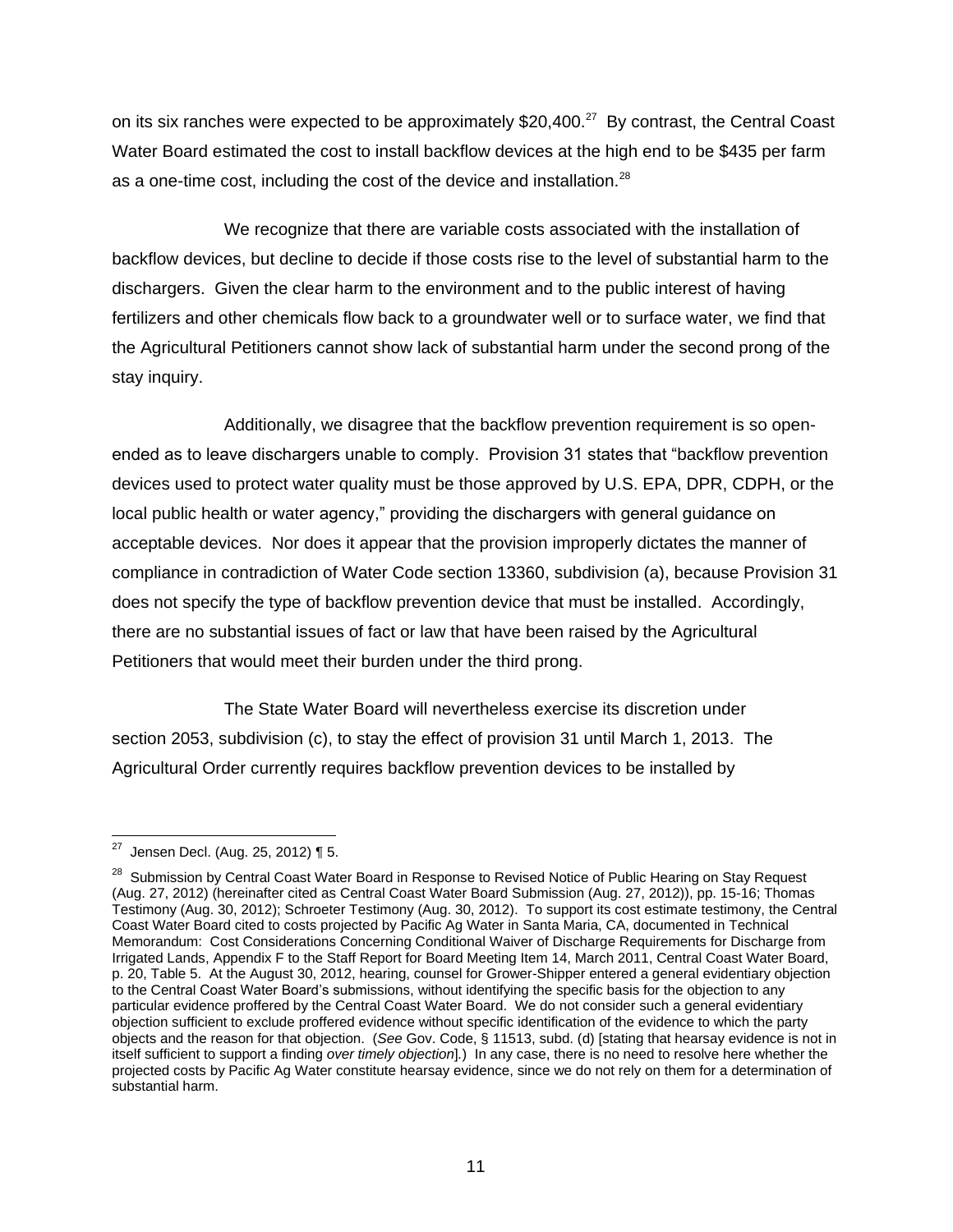October 1, 2012. A delay of five months in the effect of the provisions will provide dischargers an opportunity to consult with the Central Coast Water Board and achieve installation of costeffective backflow prevention devices, approved as stated in provision 31, and appropriate for the particular physical characteristics of each point of installation.

We hereby stay provision 31, but only to March 1, 2013.

## **D. Containment Structures (Agricultural Order Provision 33)**

The Agricultural Petitioners argue substantial harm from the requirement to "manage, construct, or maintain" containment structures "to avoid percolation of waste to groundwater" and to "minimize surface water overflows." The Agricultural Petitioners offered testimony from several witnesses explaining that excessive compliance costs would be incurred by farm owners and operators in all tiers to design and construct new containment structures, or replace or upgrade existing containment structures/retention ponds (including lining such containment ponds) in order to comply with the Agricultural Order. Cost estimates (including design, construction and maintenance costs) ranged from \$260,000 to well over \$1 million per farm analyzed by the Agricultural Petitioners' witnesses.<sup>29</sup>

In response, the Central Coast Water Board's response to the stay request and the testimony proffered by Assistant Executive Officer Michael Thomas argued that there is no requirement to line containment structures.<sup>30</sup> Instead, the Central Coast Water Board argues dischargers simply need to make "iterative" progress and report to the Central Coast Water Board on such discharge progress, estimating costs at \$1,440 for dischargers to evaluate ponds, with no incurred capital costs to dischargers because lining is not a requirement of the provision.<sup>31</sup>

With respect to substantial harm to dischargers, we find the Agricultural Petitioners' arguments persuasive. We see no language within the Agricultural Order that would inform dischargers of the Central Coast Water Board's "iterative" implementation expectations of provision 33.

 29 *See* Huss Decl. (Aug 24, 2012), ¶ 5; Grice Decl. (Aug. 26, 2012), ¶¶ 3-11; Mercer Decl. (Aug. 25, 2012), ¶ 7; Giannini Decl. (Aug. 24, 2012), ¶ 8; Huss, Grice, and Mercer Testimony (Aug. 30, 2012).

 $30$  Central Coast Water Board Submission (Aug. 27, 2012) at pp. 17-18; Thomas Testimony (Aug. 30, 2012).

 $31$  Schroeter Testimony (Aug. 30, 2012); Thomas Testimony (Aug. 30, 2012).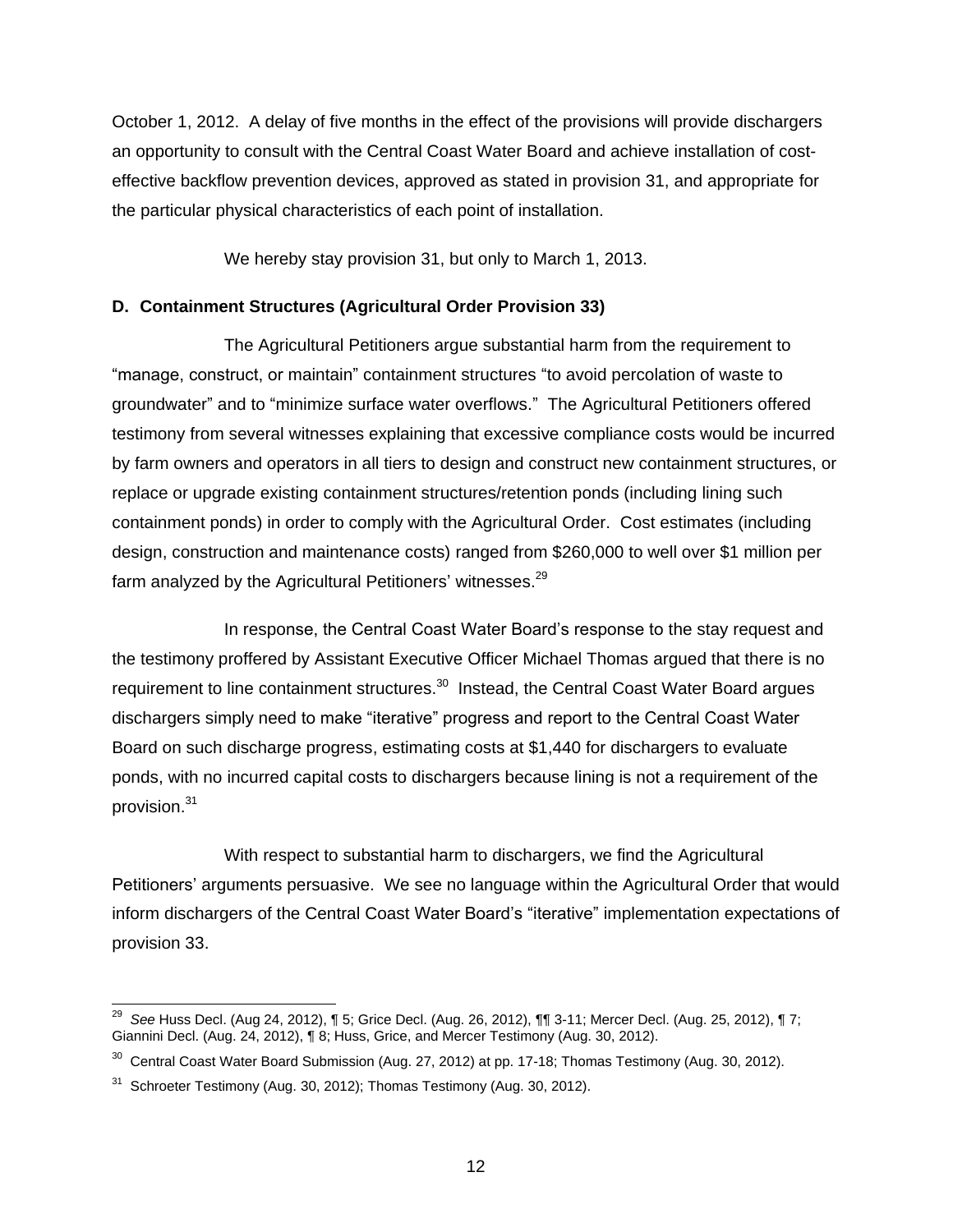Furthermore, while acknowledging in its testimony that farmers were confused about the provision's expectations, the Central Coast Water Board proffered no clarifying solution to the declarants who argued that they would need to line or redesign ponds in order to comply with provision 33's requirement that dischargers "manage, construct, or maintain" containment structures to "avoid percolation of waste to groundwater" and "minimize surface water overflows." In fact, under cross examination, Mr. Thomas stated that he knew of no other tool or practice besides liners that would guarantee compliance with provision 33 as written.<sup>32</sup>

Since the plain language of provision 33 does not align with the Central Coast Water Board's stated intentions for it, the Central Coast Water Board acknowledged that there may be misunderstanding of the intent of provision 33 within the agricultural community covered by the Agricultural Order,  $33$  and the high costs proffered by the Agricultural Petitioners may derive from the Agricultural Order's ambiguity, the State Water Board agrees with the Agricultural Petitioners that there may be substantial harm on a region-wide basis if a stay is not granted.

The Agricultural Petitioners assert that there will be no harm to the public interest if provision 33 is stayed. In response, the other parties urged the State Water Board to consider that staying this provision would exacerbate groundwater pollution from agricultural discharge, which is of great concern in the Central Coast region. We find on balance, however, that provision 33 as drafted could have a deterrent effect on dischargers' use and/or construction of containment structures, which in turn would generate more surface water discharge. Thus, with respect to this second prong, we find that the Agricultural Petitioners satisfy their burden that during the course of State Water Board review of the petitions on the merits, no harm to the public interest would emanate from staying provision 33.

Last, as stated in the discussion of the first prong above, we find provision 33 to be sufficiently vague in its compliance expectations and deadlines that substantial questions of fact exist (i.e., when and how provision 33 applies to Petitioners' farms) to find in favor of Petitioners on the third prong as well.

The request to stay provision 33 is hereby granted.

 32 Thomas Testimony (Aug. 30, 2012).

<sup>33</sup> *Ibid.*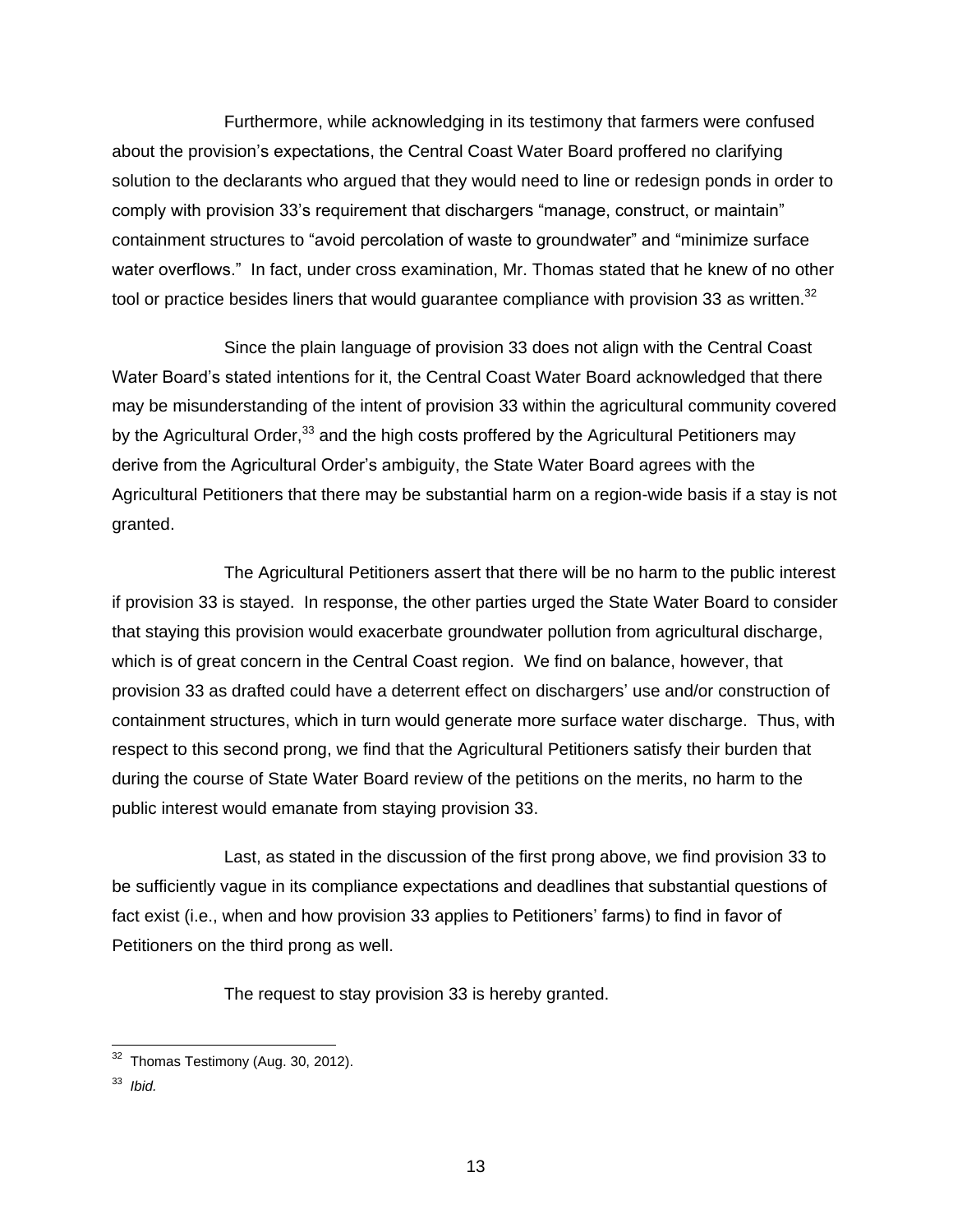## **E. Maintenance of Riparian Areas (Agricultural Order Provision 39)**

In its response to the Agricultural Petitioners' request for stay, the Central Coast Water Board clarified that provision 39 of the Agricultural Order does not require dischargers to take any restorative action, although dischargers may choose to include restorative work as part of a suite of agricultural best management practices. **34** Instead, dischargers are to minimize removal of riparian vegetation, but need not deviate from their historic farming practices.<sup>35</sup> The Agricultural Petitioners have indicated that they were satisfied with this explanation, and have abandoned their cost argument.<sup>36</sup> As a result, the request to stay provision 39 is denied.

# **F. Practice Effectiveness and Compliance (Agricultural Order Provision 44.g.)**

The Agricultural Petitioners contend that provision 44.g., requiring inclusion in the Farm Plan of a description and results of methods used to verify practice effectiveness, will cause dischargers substantial harm.<sup>37</sup>

The requirement to report practice effectiveness and compliance was not a component of the Farm Plan under the 2004 Agricultural Order and constitutes a new requirement under the Agricultural Order. What may constitute appropriate methods to evaluate practice effectiveness and compliance is not clearly laid out in provision 44.g. or elsewhere in the Agricultural Order. The Central Coast Water Board testified that provision 44.g. does not dictate how a discharger must evaluate practice effectiveness and that the Central Coast Water

 34 Submission by Central Coast Water Board in response to June 26, 2012, letter from Chief Counsel Michael Lauffer, providing parties and interested persons an opportunity to respond to the requests for stay (July 13, 2012), pp. 20-21.

 $35$  Central Coast Water Board Submission (Aug. 27, 2012), pp. 18-19; Thomas Testimony (Aug. 30, 2012).

 $36$  Farm Bureau and Grower-Shipper Response to Revised Notice of Hearing on Stay Request (Aug. 27, 2012), p. 4, ¶ C. Ocean Mist proffered no cost evidence for this provision. We note that Jensen declared that provision 39 would require him to maintain a 30-foot riparian buffer area on the boundaries of his farms. (Jensen Decl. (Aug. 25, 2012), ¶7). Provision 39 does not address buffer zones and the buffer plan provisions of the Agricultural Order have deadlines outside the consideration of this Order.

 $37$  In its Request for Stay and Petition dated April 16, 2012, Ocean Mist referenced the development of a Farm Plan as one of the provisions leading to substantial harm. In his declaration dated August 24, 2012, and testimony, Dale Huss of Ocean Mist Farms referred to several provisions of the Farm Plan, including the requirements to identify irrigation and storm water runoff discharge locations (provision 44.c.), reporting of farm water quality management practices, such as fertilizer management and management of tile drain discharges (provision 44.f.), and the requirement for reporting practice effectiveness and compliance (44.g.). (Huss Decl. (Aug. 24, 2012), ¶¶ 5-10.) Counsel to Ocean Mist clarified at the August 30, 2012, Hearing that Ocean Mist remained concerned with provision 44.g. and those other portions of the Farm Plan addressing nitrates. (Statement by Counsel William Thomas (Aug. 30, 2012)). However, dischargers were subject to the requirement to prepare a Farm Plan under the 2004 Agricultural Order and substantially similar or identical requirements are identified or referenced in that Order. Where the requirements of the Farm Plan represent incremental increases in the amount and type of information that was required to be contained in the 2004 Farm Plan, we do not agree that this constitutes substantial harm to the dischargers.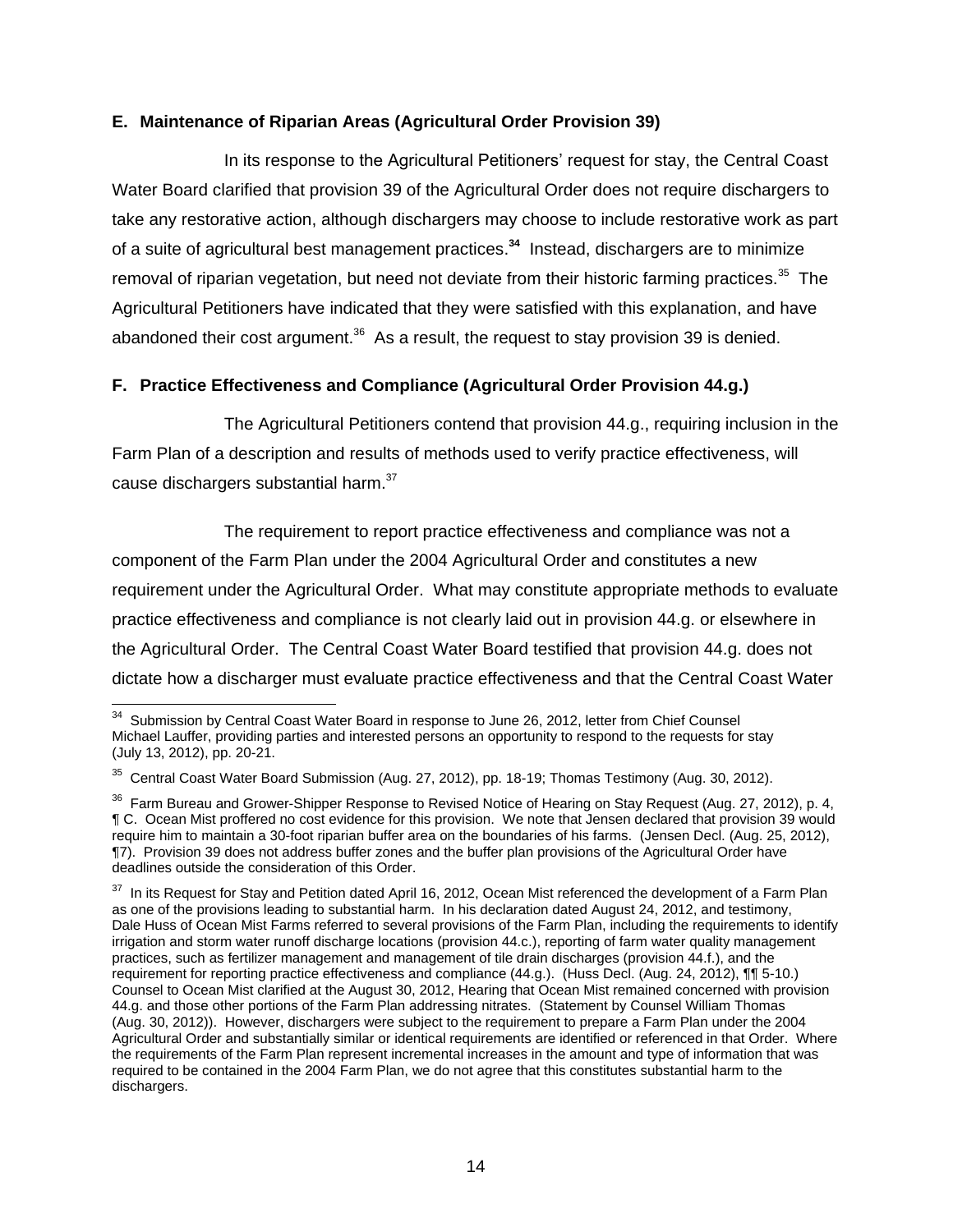Board anticipates that standard farming practices (such as evaluating irrigation efficiency to determine water use and nutrient budgeting to determine fertilizer applications), combined with visual inspection and record keeping, will be sufficient to evaluate practice effectiveness.<sup>38</sup> The Central Coast Water Board additionally pointed to its draft annual compliance form sections on practice effectiveness as examples of the type of practices it would expect to be reported. The Central Coast Water Board also clarified that the provision does not require dischargers to demonstrate effectiveness, but rather only to report the methods and results.<sup>39</sup>

By contrast, Dr. Marc Los Huertos testified for Grower-Shipper that the use of the term "verify" in provision 44.g. implies the need to accurately measure the potential pollutant load before and after the implementation of a practice and as a result dictates the development of a study design and of statistical analysis of the results. He estimated that this type of study could cost \$28,640 per year per practice.<sup>40</sup>

We acknowledge the Central Coast Water Board's testimony that 44.g. does not require the type of study and sampling asserted by Dr. Los Huertos. In this regard, we cannot say that the Agricultural Petitioners have met their burden of showing substantial harm. Even if the Petitioners were able to show substantial harm, we recognize that practice effectiveness and compliance determination is an essential component of improving water quality management practices in the iterative manner described in the Agricultural Order and that it significantly advances the interest of the environment and public.

However, we find that the provision as written is ambiguous, and that, with no further clarification of its meaning or guidance elsewhere in the Agricultural Order, it poses a challenge to dischargers seeking to comply with its requirements.<sup>41</sup> The Agricultural Petitioners have advanced extreme interpretations of the provision that magnify the burden on dischargers, but there appears also to be genuine confusion about what types of practices are contemplated

<sup>————————————————————&</sup>lt;br><sup>38</sup> Central Coast Water Board Submission (Aug. 27, 2012), pp. 20-23. Thomas and Schroeter Testimony (Aug.30, 2012).

<sup>&</sup>lt;sup>39</sup> Central Coast Water Board Submission (Aug. 27, 2012), Exh. 23; Schroeter Testimony (Aug 23, 2012).

 $^{40}$  Los Huertos Decl. (Aug. 26, 2012),  $\P\P$  6-17; Los Huertos Testimony (Aug. 23, 2012).

<sup>&</sup>lt;sup>41</sup> We do not find the examples in the draft Annual Compliance Form sufficient to overcome the confusion concerning methods of compliance with this Farm Plan provision.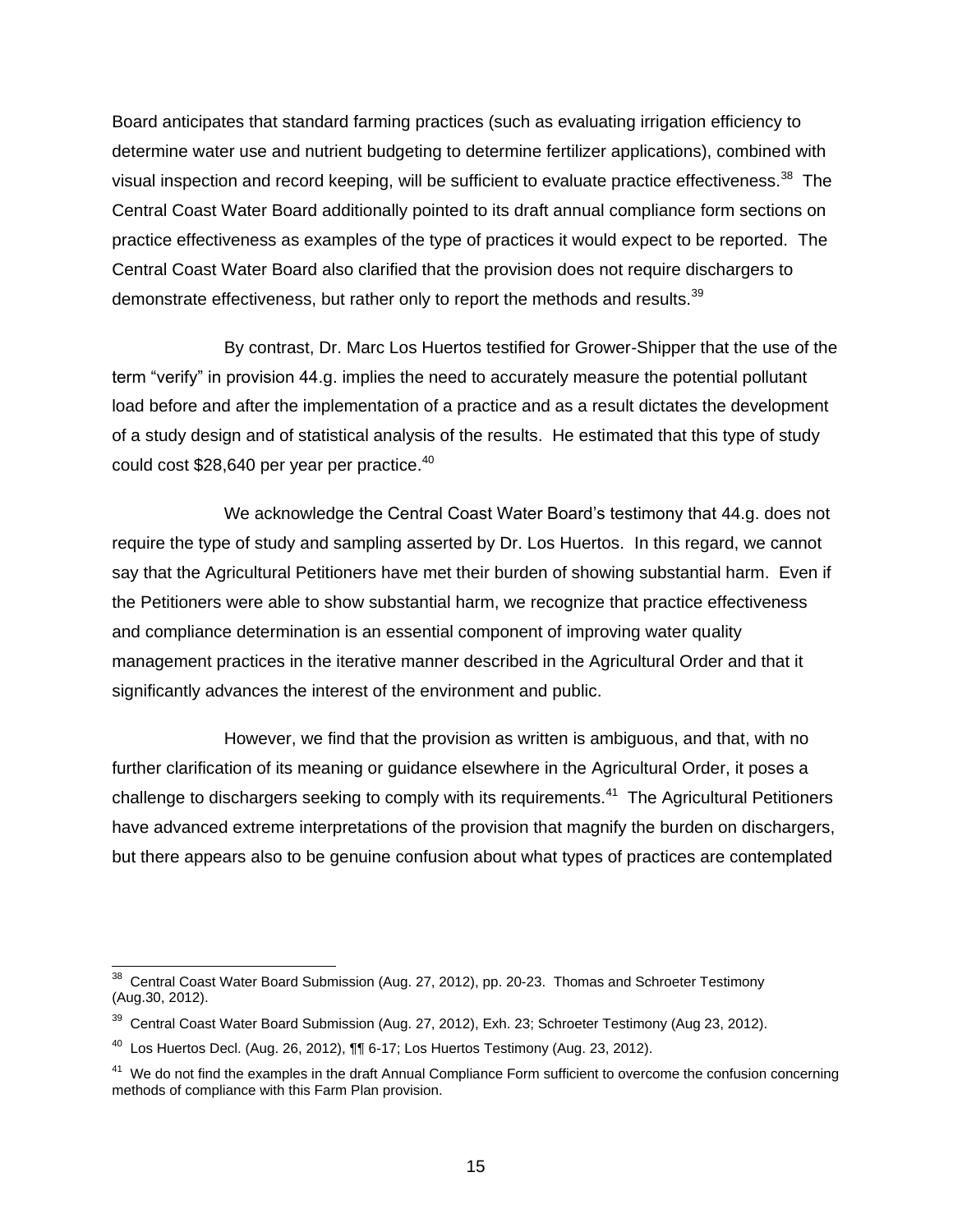by the provision.<sup>42</sup> Accordingly, we will exercise our discretion under section 2053, subdivision (c) and stay provision 44.g. on our own motion pending resolution of the petitions.

Provision 44.g. is hereby stayed.

# **G. Groundwater Monitoring (Agricultural Order Provision 51; Tiers 1, 2, and 3 MRPs; Part 2, Sections A-1—5, B)**

The Agricultural Petitioners contend substantial harm from the provisions requiring monitoring of private domestic drinking water and agricultural groundwater wells.

Groundwater monitoring and reporting requirements vary by tier. Tier 1 and 2 dischargers must sample at least one groundwater well and all drinking water wells twice in the first year of the permit. Tier 3 dischargers must additionally sample the wells once annually thereafter. Tier 1 and Tier 2 dischargers may submit existing data in lieu of monitoring and dischargers in any tier may opt to conduct cooperative monitoring and reporting. Costs accordingly vary by the number of wells on the farm, by the tier, and by the availability of existing data or cooperative monitoring options.

Grower-Shipper produced testimony that annual sampling in the first year (i.e., two sampling events) for a single well would cost approximately \$4,600 in the Salinas area and \$6,800 in the Santa Maria area.<sup>43</sup> The Central Coast Water Board introduced quotes from laboratories that offered to sample, analyze, and report data for one sampling event for one well at \$155-\$180,<sup>44</sup> significantly lower than the cost asserted by Grower-Shipper.

We find that, in light of the evidence provided by the Central Coast Water Board, the Agricultural Petitioners have failed to meet their burden as to establishing substantial economic harm from compliance with the groundwater monitoring provisions of the Agricultural Order. Further, even if the Agricultural Petitioners had met their burden of showing substantial harm, they did not meet their burden on either of the other two prongs. We emphasize that we find the arguments made by the Central Coast Water Board and the environmental parties and

This confusion would have risen to the level of a "substantial issue of fact" had the State Water Board needed to consider the third prong of the stay under section 2053, subdivision (a).

<sup>43</sup> Clark Decl. (Aug. 24, 2012), ¶¶ 8-11.

<sup>&</sup>lt;sup>44</sup> Central Coast Water Board Submission (Aug. 27, 2012), Exh. 21; Schroeter Testimony (Aug. 30, 2012). As stated in footnote 28, a general objection to the Central Coast Water Board's evidence made by Grower-Shipper's counsel was not sufficient to reject any particular piece of evidence. In any case, the laboratory quotes in Exhibit 21 are records made in the regular course of business that would survive a hearsay objection. (Evid. Code, § 1271.)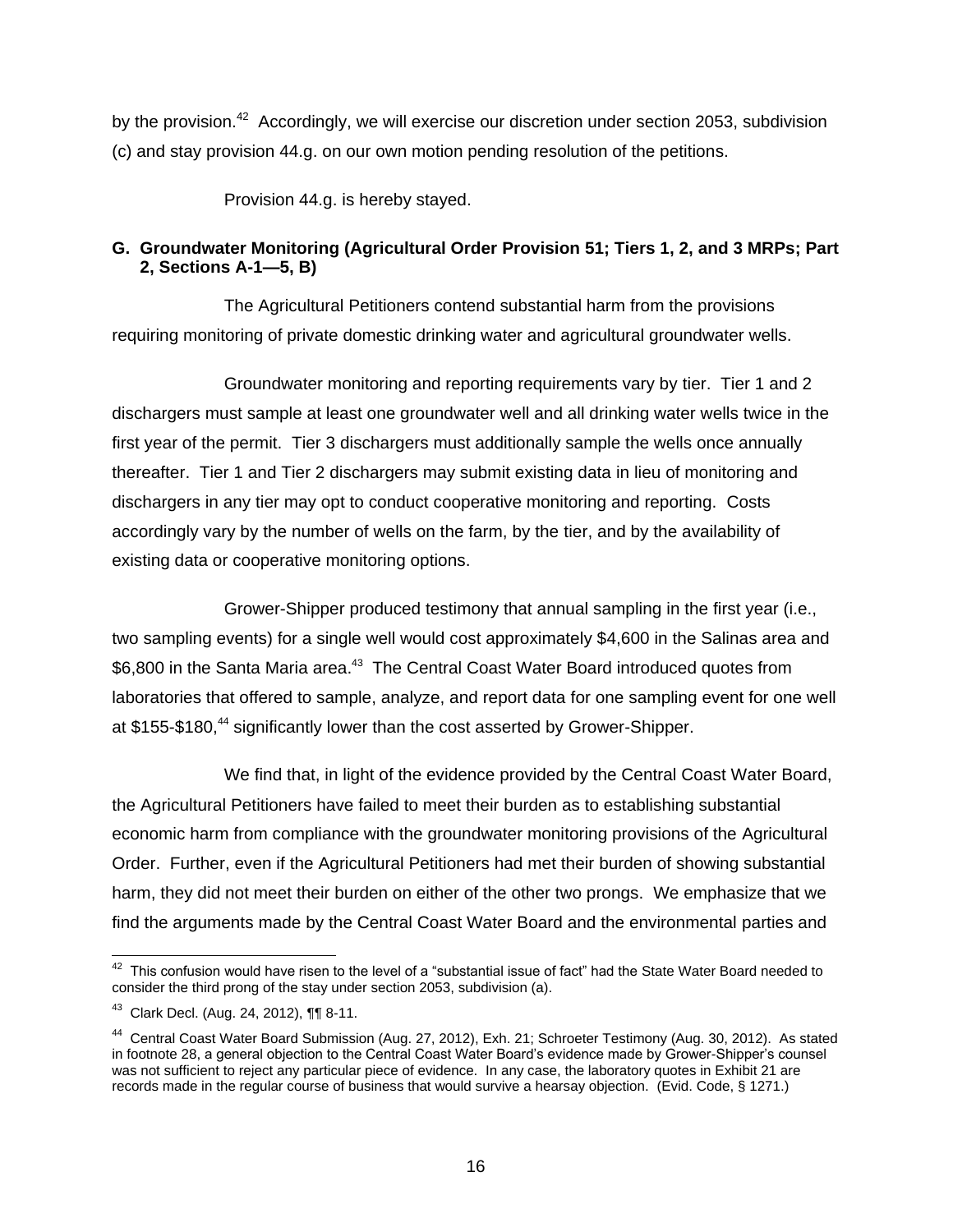community regarding drinking water safety extremely compelling. We are keenly aware of the need to act quickly and decisively on addressing nitrates in groundwater. We consider sampling of groundwater wells an essential component of the Agricultural Order's requirements, the stay of which would cause substantial harm to public health. Further, the Central Coast Water Board has clear authority to require groundwater monitoring under Water Code sections 13267 and 13269. Although a review on the merits is pending, for the purposes of considering the requests for stay only,<sup>45</sup> it appears that the Central Coast Water Board has shown that the costs of groundwater monitoring and reporting bear a reasonable relationship to the benefits. The record contains estimates of the costs of groundwater monitoring;<sup>46</sup> and the Agricultural Order lays out the public health concerns with nitrates in groundwater in significant detail. $47$ Accordingly, the Agricultural Petitioners have not met their burden of showing substantial issues of law or fact.

We deny the stay request for Agricultural Order provision 51, Tier 1, 2, and 3 MRPs Part 2, sections A, provisions 1-5, and section B.

## **H. Determination of Nitrate Loading Risk Factors/Total Nitrogen Applied (Agricultural Order Provision 68; Tiers 2 and 3 MRPs, Part 2, Section C); Determination of Typical Crop Nitrogen Uptake (Agricultural Order Provision 74)**

The Agricultural Petitioners contend that calculation by Tier 2 and Tier 3 dischargers of their nitrate loading risk factors and total nitrate loading risk level will cause substantial harm. They also contend that the provision requiring Tier 2 and Tier 3 dischargers with high nitrate loading risk factors to report typical crop nitrogen uptake will cause substantial harm.

The Central Coast Water Board designed these provisions of the Agricultural Order to measure the relative risk of loading nitrate to groundwater based on the nitrate hazard index using two alternate methods, one including the crop type, the irrigation system type, the irrigation water nitrate concentration and the soil type; and the other using the Nitrate Groundwater Pollution Hazard Index developed by University of California Division of

**AS During our review on the merits, we may consider whether the scope and frequency of monitoring require** adjustments.

<sup>46</sup> *See* Technical Memorandum: Cost Considerations Concerning Conditional Waiver of Discharge Requirements for Discharge from Irrigated Lands, Appendix F to the Staff Report for Board Meeting Item 14, March 2011, Central Coast Water Board, p. 34.

<sup>47</sup> *See* Agricultural Order, finding 6.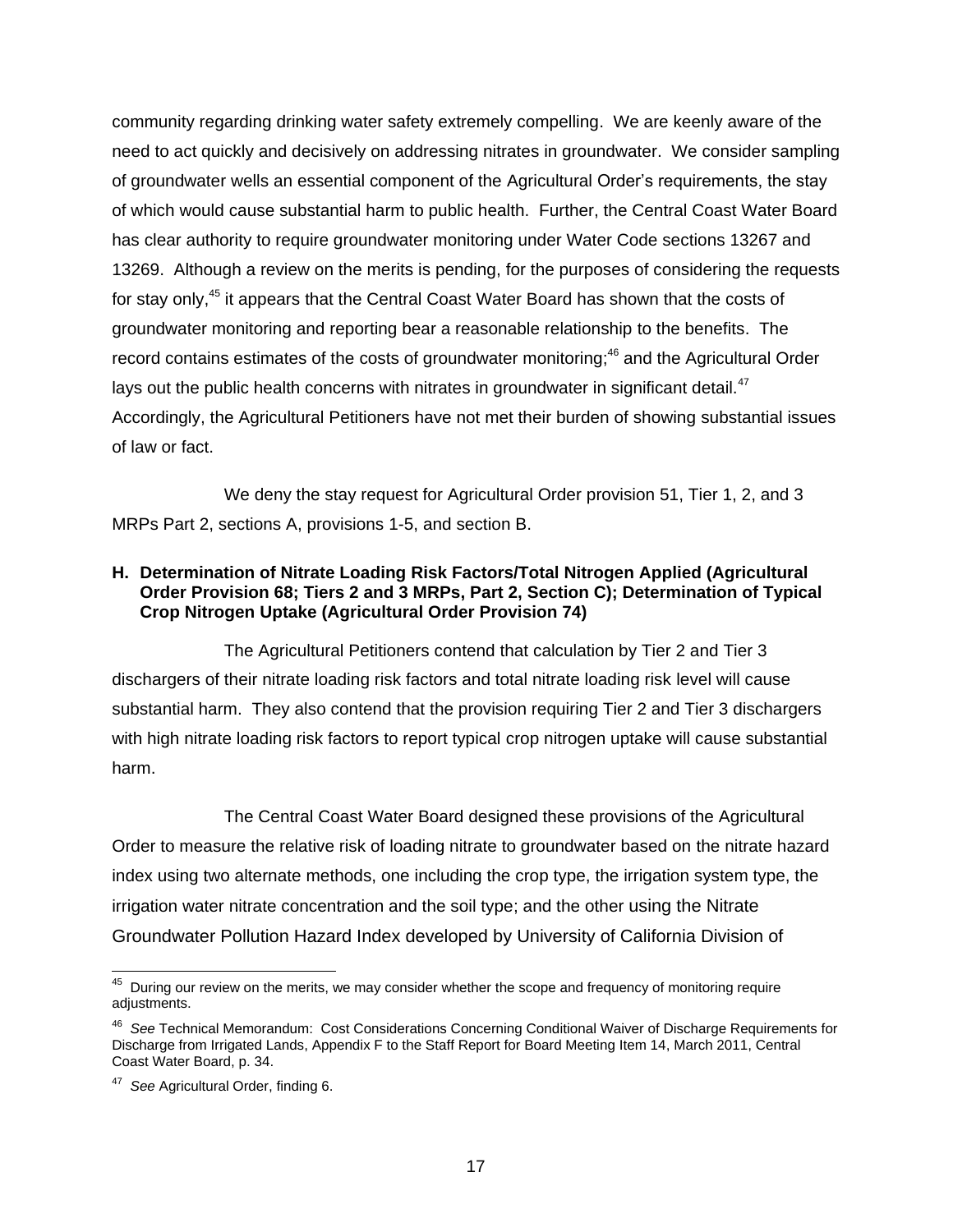Agriculture and Natural Resources (UCANR). These provisions apply to Tier 2 and 3 dischargers. A result of "high" nitrate loading risk triggers certain other requirements of the Agricultural Order, including the reporting of total nitrogen applied per crop, per acre, per year to each farm, and the determination of typical crop nitrogen uptake for each crop type produced.

The Central Coast Water Board asserted in its testimony that calculation of the nitrate loading risk factor would require approximately four hours. If a discharger hired a consultant to make the calculations, four hours would result in approximately \$720 in costs. $48$ For Grower-Shipper, the owner of Bob Campbell ranches testified that the cost of making the calculation for his farming operation could be \$40,000.<sup>49</sup> Farm consultant Kay Mercer additionally testified that the provisions related to nitrate loading risk factors and nitrogen uptake could require the development of a database, which would cost the dischargers thousands of dollars.<sup>50</sup> And Consultant Lowell Zelinski declared that the nitrate loading risk factor methodologies of the Agricultural Order are simplistic and inaccurate.<sup>51</sup>

We find that the evidence provided by the Agricultural Petitioners is not sufficient to meet their burden of showing substantial harm from the provision requiring nitrate risk factor calculation. We will nevertheless exercise our discretion to stay these provisions on our own motion under section 2053, subdivision (c). As stated under the discussion of groundwater monitoring, we believe that addressing nitrates in the groundwater is an extremely high priority and recognize the need to act decisively on that priority. Precisely for that reason, we also recognize that the methodologies for calculation of nitrate loading risk factors must provide meaningful and reliable information. While we will review the methodologies during our review on the merits, the Agricultural Petitioners have raised enough concerns and questions about the reliability of the methodologies – showing substantial questions of fact as to the third prong – that we are hesitant to ask dischargers to weather the confusion and uncertainty of compliance while the petitions are being resolved. Despite our strong support for the Central Coast Water Board's efforts to address groundwater pollution, we do not believe that a stay will significantly harm the public interest and the environment in the short term. Nitrogen impacts on

 48 Central Coast Water Board Submission (Aug. 27, 2012), pp. 29-20; Thomas and Schroeter Testimony (Aug. 30, 2012).

 $49$  Campbell Decl., (Aug. 24, 2012),  $\P$  13; Campbell Testimony (Aug. 30, 2012).

 $^{50}$  Mercer Decl. (Aug. 25, 2012),  $\P\P$ 9-29; Mercer Testimony (Aug. 30, 2012).

<sup>&</sup>lt;sup>51</sup> Zelinski Decl. (Aug. 25, 2012), ¶¶15-20; Zelinski Testimony (Aug. 30, 2012).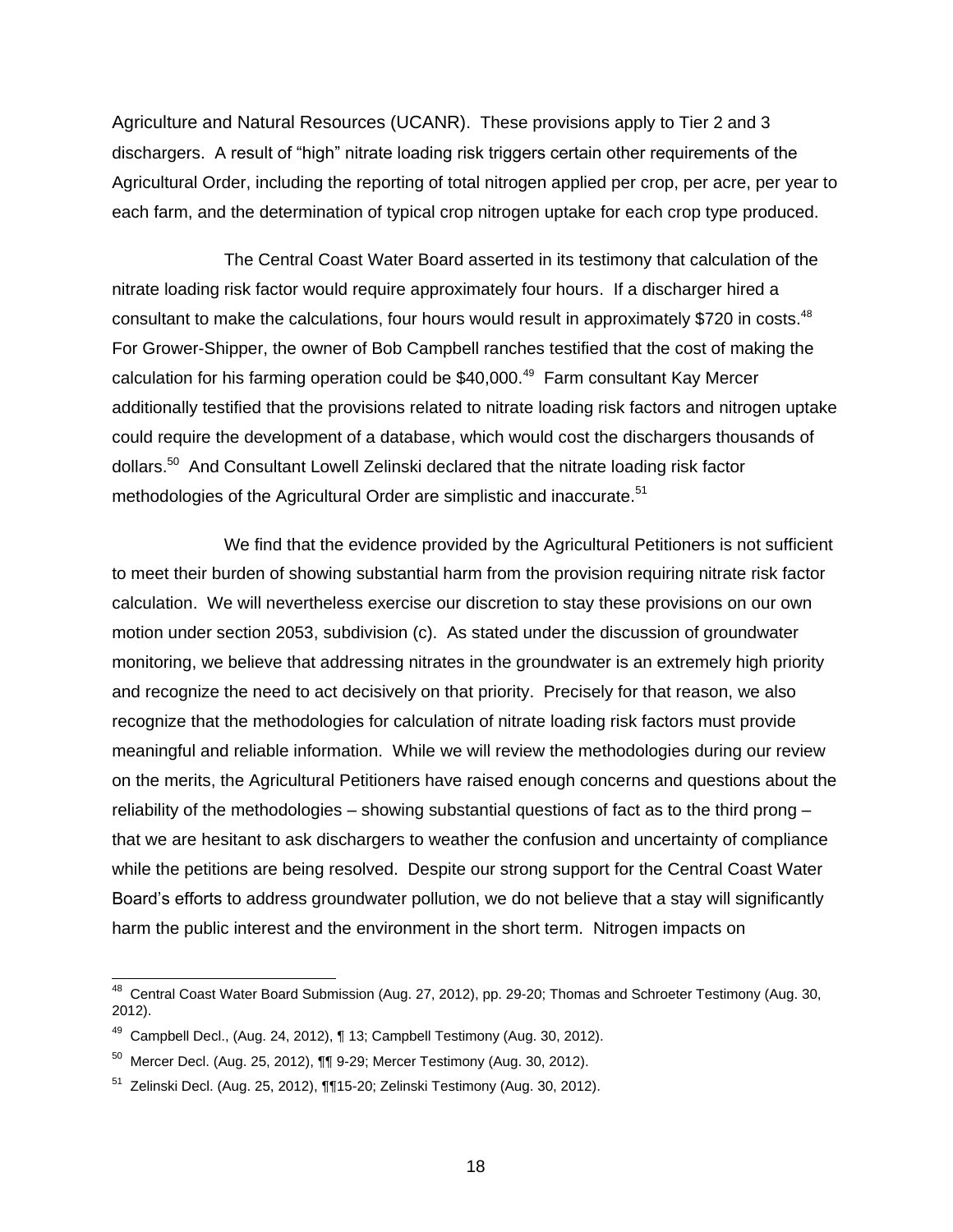groundwater from fertilizer applications generally take years to accumulate to such a level as to impact a drinking water supply. Short term public health concerns will be adequately addressed by the groundwater monitoring provisions that we have declined to stay.

Because we are staying the requirement to calculate the nitrate loading risk factors, we will also stay the requirement to determine typical crop nitrogen uptake that is triggered by a high nitrate loading risk factor calculation. We will not, on the other hand, stay the requirement for reporting total nitrogen applied under Tiers 2 and 3 MRPs, Part 2, section C, provision 5, which is also triggered by a high nitrate loading risk factor. That reporting is not due until October 1, 2014.

The stay request for Agricultural Order provision 68 and 74, and Tiers 2 and 3 MRPs, Part 2, section C, provisions 1-4 is hereby granted. The stay request for Tiers 2 and 3 MRPs, Part 2, section C, provision 5 is hereby denied.

## **I. Photo Monitoring of Streams and Riparian and Wetland Habitat (Agricultural Order Provisions 69, 80(a) as Incorporated into 69; Tiers 2 and 3 MRPs; Part 4)**

As a preliminary matter, Grower-Shipper identifies provision 80(a), through its incorporation into provision 69 (photo monitoring), as one of the provisions that will lead to economic harm if not stayed. Provision 80 requires submission of a Water Quality Buffer Plan by October 1, 2016, for Tier 3 dischargers adjacent to or containing an impaired water body. We do not read provision 69's reference to provision 80 to require compliance with the maintenance of a buffer by the photo monitoring deadline of October 1, 2012. The Central Coast Water Board also confirmed in its Response to the Stay Requests that compliance with this provision is not due until October 1, 2016.<sup>52</sup> We therefore deny the request to stay provision 80(a).

Provision 69 requires Tier 2 and Tier 3 dischargers with farms adjacent to impaired water bodies to, among other things, photo monitor the condition of perennial, intermittent, or ephemeral streams and riparian and wetland area habitat.On August 15, 2012, the Interim Executive Office of the Central Coast Water Board issued a "Photo Monitoring and

 52 Central Coast Water Board, Response to Stay Requests at p. 30 (July 13, 2012).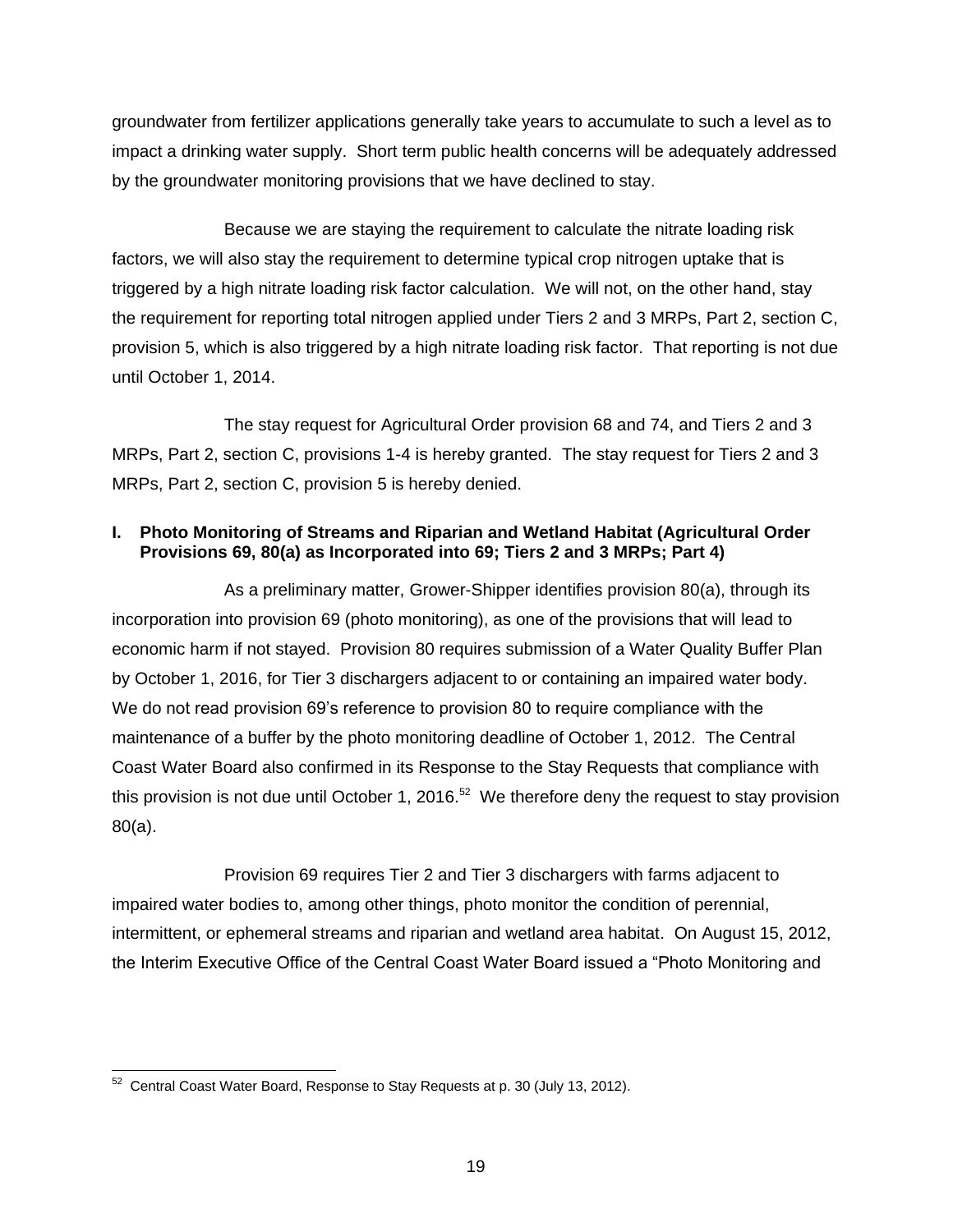Reporting Protocol" (Protocol), to assist dischargers in meeting the requirements of the Agricultural Order's photo monitoring provisions.**<sup>53</sup>**

The Central Coast Water Board projects that the photo monitoring provision applies to fewer than 800 of the approximately 3,800 dischargers in the region. It estimates that the overall cost of the photo monitoring (including equipment, time and reporting) criteria set forth in the Protocol is \$1,440 per half mile.**<sup>54</sup>** Grower-Shipper offered the testimony of Bob Campbell, who estimated that the cost to photo monitor the 11 miles of riparian property of his Tier 2 farms that are adjacent to impaired water bodies would be \$60,000 (i.e., upwards of \$2,700 per half mile – in other words, a \$29,000 discrepancy between his estimate and the Central Coast Water Board's estimate).<sup>55</sup> Mr. Campbell explained that his costs would be higher than estimated by the Central Coast Water Board because his property's frontage has numerous "bends and curves," which would require his consultant to take additional photographs from multiple points to obtain the line of site required by the Protocol.<sup>56</sup>

It is apparent to us that the Agricultural Petitioners' challenge to provision 69 would fail under section 2053, subdivision (a). The provision itself has relatively minimal costs for most dischargers. The provision itself is of great benefit to the public, because it creates photographic riparian baselines across the region. And, there is no dispute of fact or law here regarding the application of the provision to farms, or the Central Coast Water Board's authority to require photo monitoring.

While the stay request fails to satisfy section 2053, subdivision (a), we will nonetheless stay provision 69 under our own motion pursuant to section 2053, subdivision (c) until June 1, 2013. We are extending the deadline within provision 69 not because of the provision itself, but because of the limited implementation avenues the Central Coast Water Board has afforded dischargers by means of its Protocol. The Protocol, by allowing only fixedpoint photographic lines of site, unnecessarily increases costs for farmers such as

<sup>&</sup>lt;u>53</u><br>**Protocol available at:** 

[http://www.waterboards.ca.gov/centralcoast/water\\_issues/programs/ag\\_waivers/docs/resources4growers/photomonit](http://www.waterboards.ca.gov/centralcoast/water_issues/programs/ag_waivers/docs/resources4growers/photomonitoring_protocol15aug2012.pdf) [oring\\_protocol15aug2012.pdf](http://www.waterboards.ca.gov/centralcoast/water_issues/programs/ag_waivers/docs/resources4growers/photomonitoring_protocol15aug2012.pdf) (Last visited September 8, 2012.)

<sup>&</sup>lt;sup>54</sup> Central Coast Water Board Submission (Aug. 27, 2012), pp. 31-32; Thomas and Schroeter Testimony (Aug. 30, 2012).

<sup>55</sup> Campbell Decl. (Aug. 24, 2012), ¶ 14; Campbell Testimony (Aug. 30, 2012).

<sup>&</sup>lt;sup>56</sup> Campbell Testimony (Aug. 30, 2012).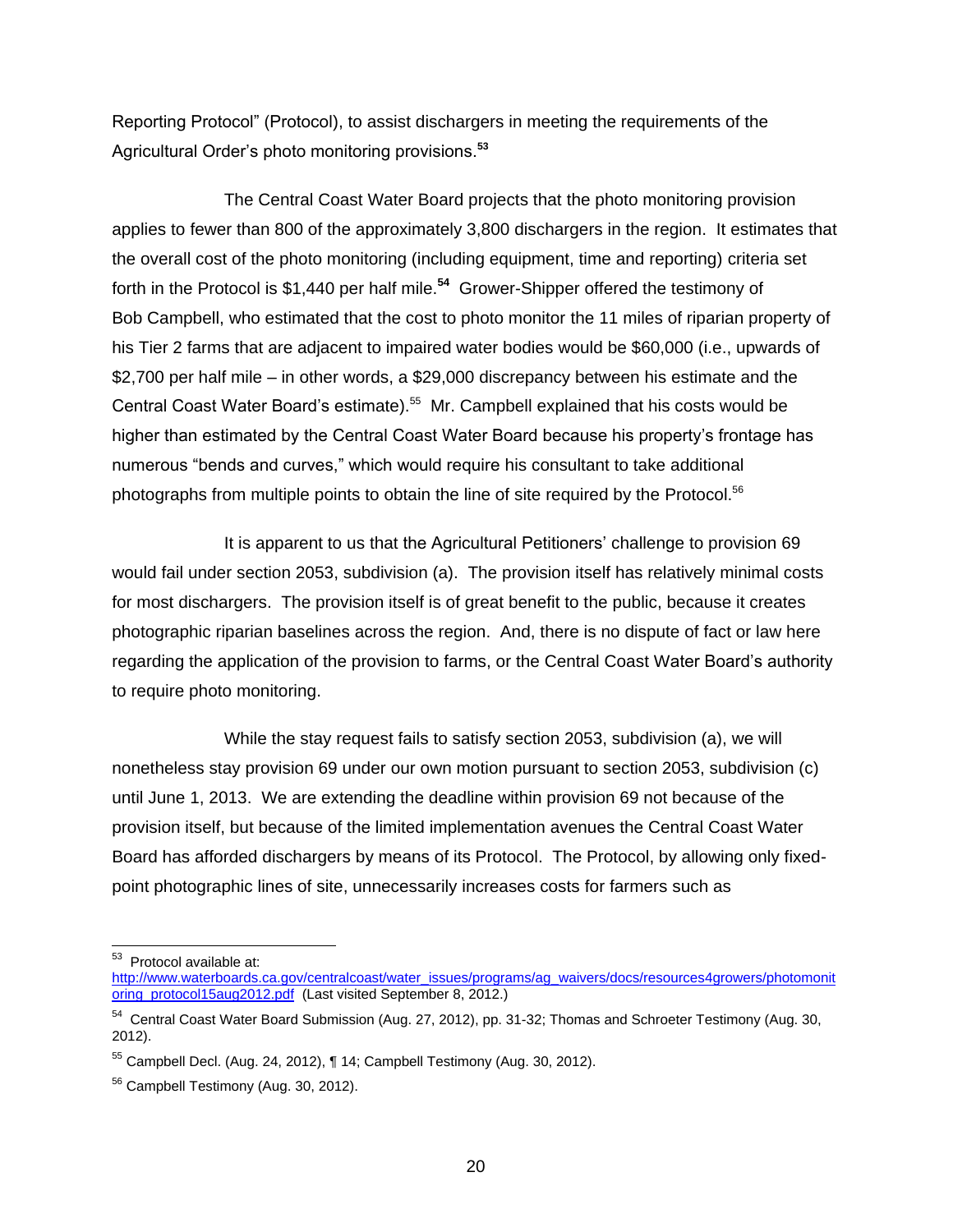Mr. Campbell, where topography magnifies the number of fixed-point photographs. Mr. Campbell could obtain the same photo monitoring results the Central Coast Water Board seeks at much lower costs, if the Central Coast Regional Board would permit the use of other photo documentation methods, such as aerial photography or the use of elevated vantage points in its Protocol. The State Water Board is selecting June 1, 2013, so that the vegetation will be more readily visible, as it will not be in its dormant state.

Provision 69 is hereby stayed until June 1, 2013, so that the Central Coast Water Board has time to amend and revise its Protocol to allow dischargers to conduct photo monitoring of their farms' riparian habitat using alternative photo documentation methods.

# **J. Annual Compliance Form (Agricultural Order Provision 67; Tiers 2 and 3 MRPs; Part 3)**

The Agricultural Petitioners argue that dischargers face indeterminable data management costs associated with the Annual Compliance Form provisions of the Agricultural Order. Grower-Shipper offered the testimony of Kay Mercer to explain the complexities and costs associated with dischargers hiring consultants, tracking and maintaining data, and developing database systems in order to comply with the Annual Compliance Form provisions of the Agricultural Order, in particular those provisions requiring reporting of nitrate loading risk factors by October 1, 2012, and future reporting on total nitrogen applied and on certain elements of the Irrigation and Nutrient Management Plan.<sup>57</sup> She testified that it was difficult to estimate the database creation and management costs associated with the Annual Compliance Form, because the Central Coast Water Board had not posted its online form yet.<sup>58</sup>

In response, the Central Coast Water Board submitted a draft version of its Annual Compliance Form, and the five-page form does not require the complex database development tools that Grower-Shipper's witness estimated.<sup>59</sup> The Central Coast Water Board asserts that the Annual Compliance Form reporting can be done without hiring consultants, based on information that is already readily available to the dischargers or required to be

 57 Mercer Decl. (Aug. 25, 2012), ¶¶ 8-29; Mercer Testimony (Aug. 30, 2012)*. See also* Zelinski Decl. (Aug. 25, 2012), ¶¶ 21-25; Giannini Decl. (Aug. 24, 2012), ¶ 12; Huss Decl. (Aug 24, 2012). In general, costs attributed to the Annual Compliance Form by dischargers are primarily those associated with nitrate loading risk factor calculations, total nitrogen loading calculations, and other monitoring and reporting independently required by provisions elsewhere in the Agricultural Order.

 $58$  Mercer Decl. at ¶ 8.

<sup>59</sup> Central Coast Water Board Submission (Aug. 27, 2012), Exh. 23*.*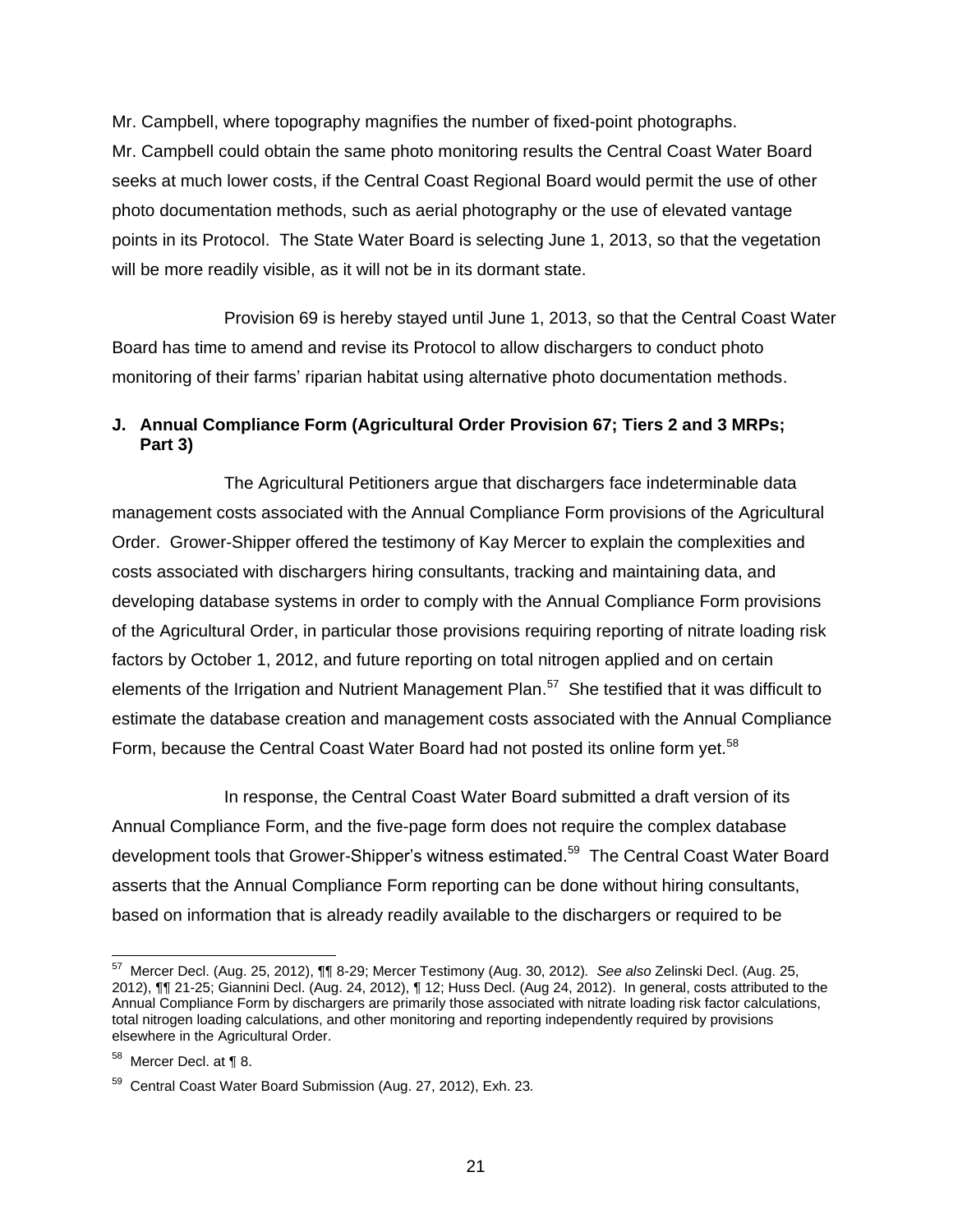compiled by other provisions of the Agricultural Order, and by using online forms created and managed by the Central Coast Water Board that contain drop down menus – thereby facilitating ease of reporting. The Central Coast Water Board estimates the cost for these provisions to be the time spent by the discharger to review the information and enter it on-line – at no more than \$1,440 per farm. 60

Accordingly, we find that the Agricultural Petitioners have not met their burden on any of the three stay prongs for *most* of the content within the Annual Compliance Form. First, dischargers would need to invest little money, effort or time to complete the five pages of dropdown menus and checklists created by the Central Coast Water Board. Second, we agree with the Central Coast Water Board that the data and information mined from the Annual Compliance form is necessary to evaluate: (1) general compliance with the Agricultural Order; (2) the effectiveness of management practices, treatment or control measures; and, (3) any changes in farming practices.<sup>61</sup> Staying the entire Annual Compliance Form until we resolve the petitions on the merits would harm the public interest. Third, we find no issue of fact here, as the Annual Compliance Form exists, albeit in draft form, and has been submitted into evidence in draft form. There is no issue of law, as no party disputes the Central Coast Water Board's authority to require an Annual Compliance Form.

As discussed previously, some information required to be reported on the Annual Compliance Form is information pertaining to provisions stayed by other parts of our order. Consistent with the holdings in Sections III.H. (Nitrate Loading) and III.I. (Photo Monitoring) of this Order, Part 3, Section A.1.k. in the Tiers 2 and 3 MRPs (Nitrate Loading Reporting) is hereby stayed until we resolve the petitions on the merits. Further, we extend the compliance date of Part 3, Section A.1.m. in the Tiers 2 and 3 MRPs (Photo Monitoring) until June 1, 2013, for inclusion in the 2013 version of the Annual Compliance Form (for October 2013 reporting). Last, in its September 13, 2012, comment letter in response to our September 10, 2012, draft version of this Order, the Central Coast Water Board requested that we stay the Annual Compliance Form's submission deadline until December 1, 2012, in order to give dischargers two additional months to comply. We agree that such a temporary extension is reasonable and warranted in light of our other findings in this Order. The Central Coast Water Board released a Sample Annual Compliance Form on September 6, 2012, that will now need to be revised for

 60 Central Coast Water Board Submission (Aug. 27, 2012), p. 26.

<sup>61</sup> *Ibid.*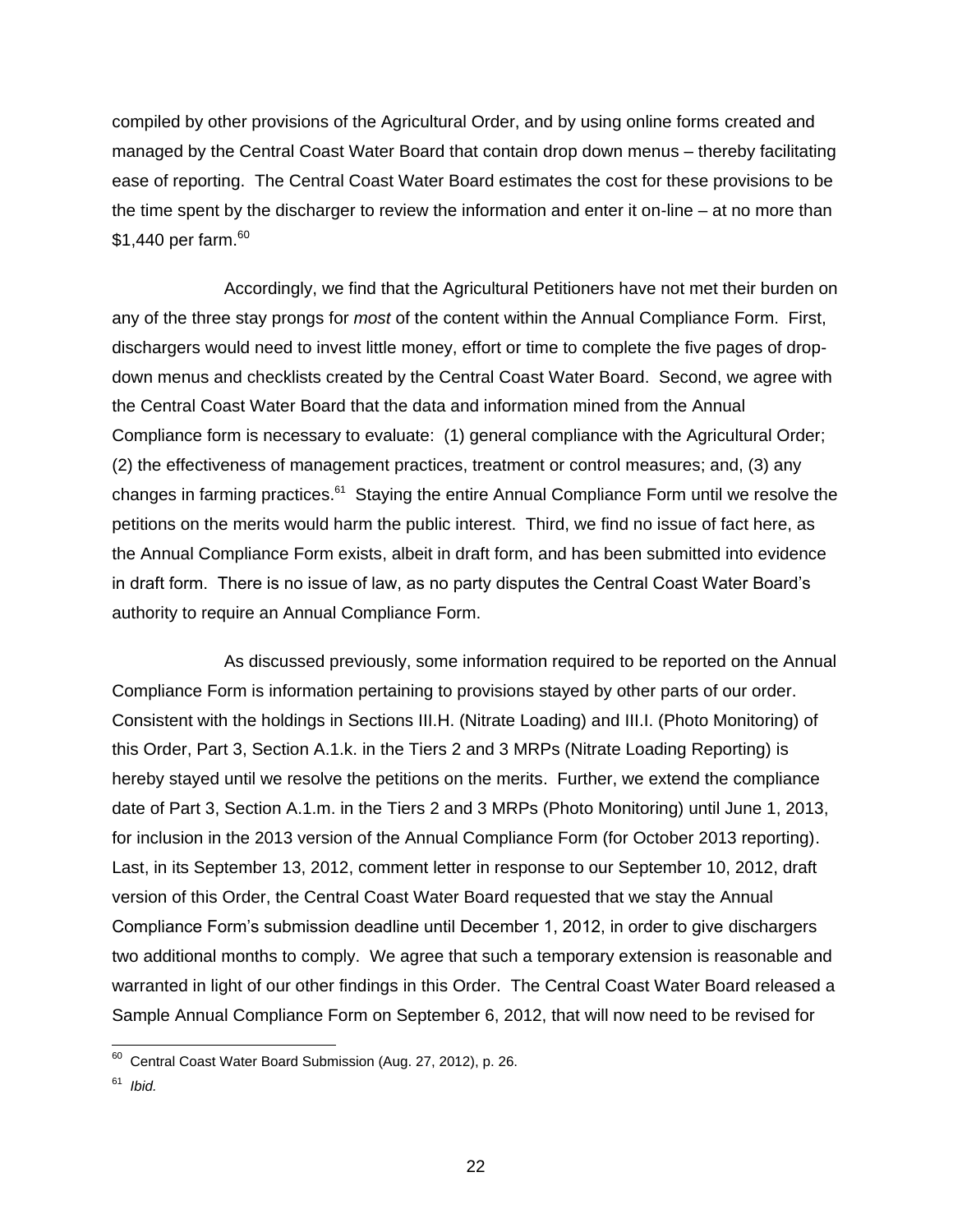consistency with this Order. We therefore, on our own motion pursuant to section 2053, subdivision (c), stay the submission deadline for Part 3, Section A.1.a.-j. and l. in the Tiers 2 and 3 MRPs to December 1, 2012.<sup>62</sup> The Central Coast Water Board is directed to revise the Sample Annual Compliance Form consistent with the requirements set forth in this Order within two weeks of the date of this Order. The Central Coast Water Board shall not require dischargers to submit any information on the Annual Compliance Form that has been stayed by this Order.

# **K. Individual Surface Water Discharge Monitoring and Reporting (Agricultural Order Provisions 72 & 73; Tier 3 MRP, Part 5)**

Provisions 72 and 73 require Tier 3 dischargers to prepare an individual sampling and analysis plan (SAP) and quality assurance project plan (QAPP) by March 15, 2013, and initiate individual surface water discharge monitoring by October 1, 2013.<sup>63</sup>

Because the State Water Board expects that it will resolve the petitions on the merits prior to October 1, 2013,<sup>64</sup> it is not necessary to address the Agricultural Petitioners' request to stay the requirement to initiate individual surface water discharge monitoring at this time. Accordingly, here we only consider the costs of the preparation of the SAP and QAPP. <sup>65</sup>

Grower-Shipper has submitted declarations, estimating the cost of preparation for the required SAP and QAPP at 28,800.<sup>66</sup> The Central Coast Water Board asserts that the cost of the preparation of the QAPP will range between \$750 and \$3,000, assuming the availability of a ready-to-use template requiring 5-20 hours to complete. $^{67}$  The Central Coast Water Board asserts that such a template will be made available prior to the compliance date. $^{68}$ 

68 *Id.* at 32-33.

  $62$  With regard to provisions 3.A.1. n.-q. of the Annual Compliance Form requirements, we note that compliance deadlines are outside of the one year time period in which we expect to resolve the petitions on the merits.

 $63$  The reporting requirements for the individual surface water monitoring do not take effect until March 15, 2014. (Agricultural Order, provision 73.)

<sup>&</sup>lt;sup>64</sup> See footnote 8 of this Order.

<sup>&</sup>lt;sup>65</sup> We understand that the actual sampling costs will be higher than the cost of preparation of the SAP and QAPP. (See Central Coast Water Board Submission (August 27, 2012), p. 33; Thomas and Schroeter Testimony (August 30, 2012)); Clark Decl. (Aug. 24, 2012), ¶¶ 4-7.)

<sup>66</sup> Johnson Decl. (Aug. 24, 2012), ¶¶ 6-14.

<sup>&</sup>lt;sup>67</sup> Central Coast Water Board Submission (Aug. 27, 2012), p. 33.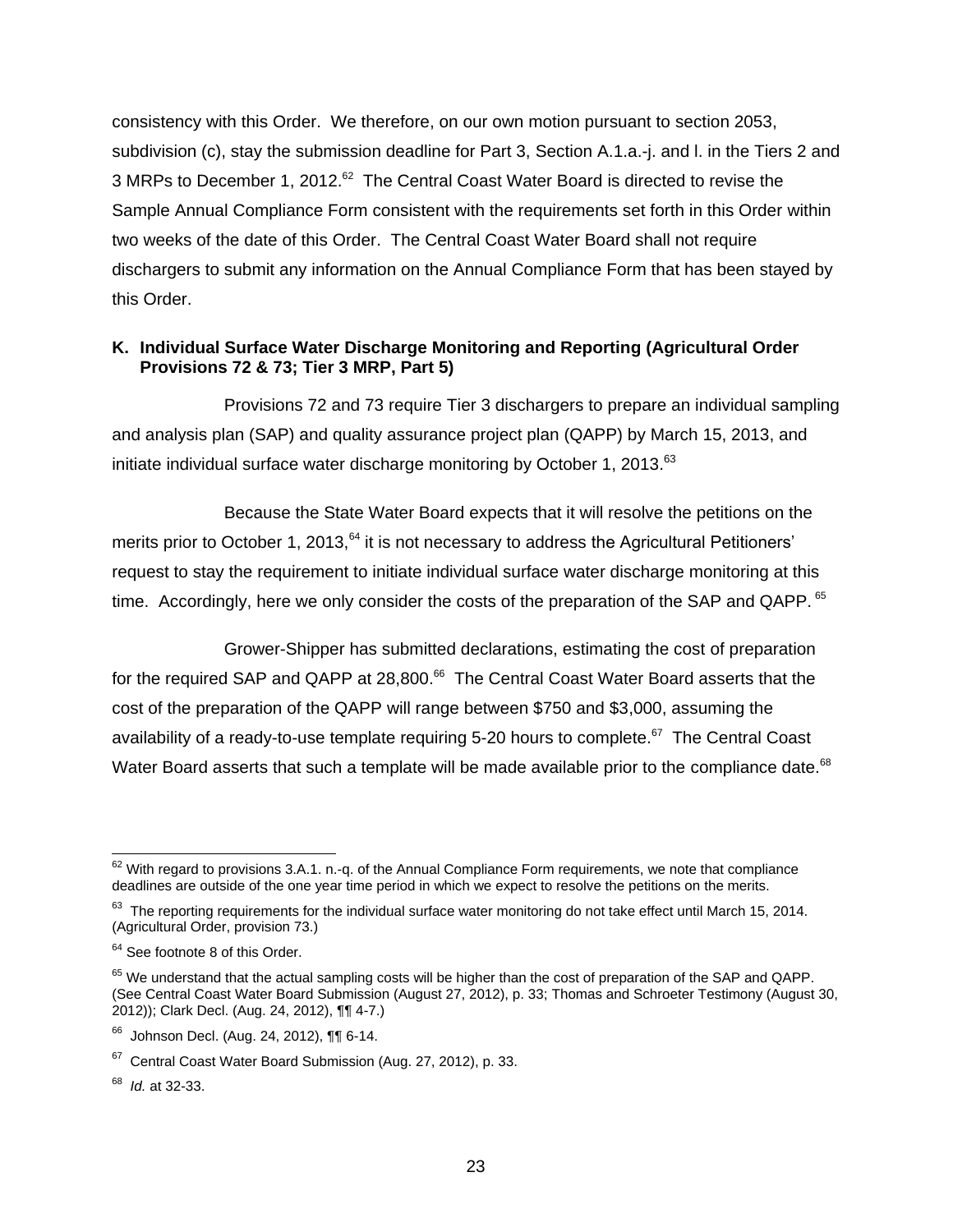Grower-Shipper's estimates for the cost of SAP and QAPP strike us as inflated, based on the State Water Board's experience with preparation of such documents. The State Water Board has prepared templates and directions for such documents in other contexts.<sup>69</sup> These are generally relatively inexpensive documents to prepare, but necessary precursors to monitoring. Additionally, the Central Coast Water Board testified that only 110 dischargers are currently classified as Tier 3 dischargers which pose the highest threat to water quality based on the criteria established by the Central Coast Water Board. We accordingly find that as to the SAP and QAPP, the Agricultural Petitioners have not met their burden to show substantial harm.

The Agricultural Petitioners assert that there will be no harm to the public interest if the SAP and QAPP provisions are stayed. Without knowing whether we will ultimately uphold the individual surface water monitoring requirements, the most that can be said is that a SAP and a QAPP are very important for assuring that the monitoring data can be used for its intended purpose, which is certainly a matter of public interest.

In the third prong of the stay analysis, we find that the Agricultural Petitioners did not meet their burden of showing substantial questions of fact or law specific to the requirement that Tier 3 dischargers prepare a SAP and QAPP. The cost of preparing a SAP and QAPP is reasonably related to the benefit of having meaningful monitoring data, and the requirement is clearly within the Central Coast Water Board's legal authority under Water Code sections 13267 and 13269.

We deny the request to stay provisions 72 and 73 and Tier 3 MRP, Part 5.

# **ORDER**

IT IS HEREBY ORDERED that certain provisions of the Agricultural Order are stayed as follows:

> Provision 31 (Backflow prevention devices): compliance deadline stayed, but only until March 1, 2013;

 $\overline{a}$ <sup>69</sup> See, e.g., the State Water Board's Surface Water Ambient Monitoring Program's online tools, available at [http://www.waterboards.ca.gov/water\\_issues/programs/swamp/tools.shtml](http://www.waterboards.ca.gov/water_issues/programs/swamp/tools.shtml) (last visited September 10, 2012), providing guidance on QAPPs. We acknowledge that the cost of a SAP may be variable, but do not find that the preparation of a SAP under the Agricultural Order requires the level of effort projected by the agricultural petitioners. For example, the selection of monitoring points is limited to characterization of irrigation run-off (Tier 3 MRP, Part 5, Section A.7) and need not incorporate characterization of storm water sheet flow across fields, as suggested by Ocean Mist (Huss Testimony (Aug. 30, 2012); Ocean Mist, Comment Letter on Draft Stay Order (Sept.14, 2012).